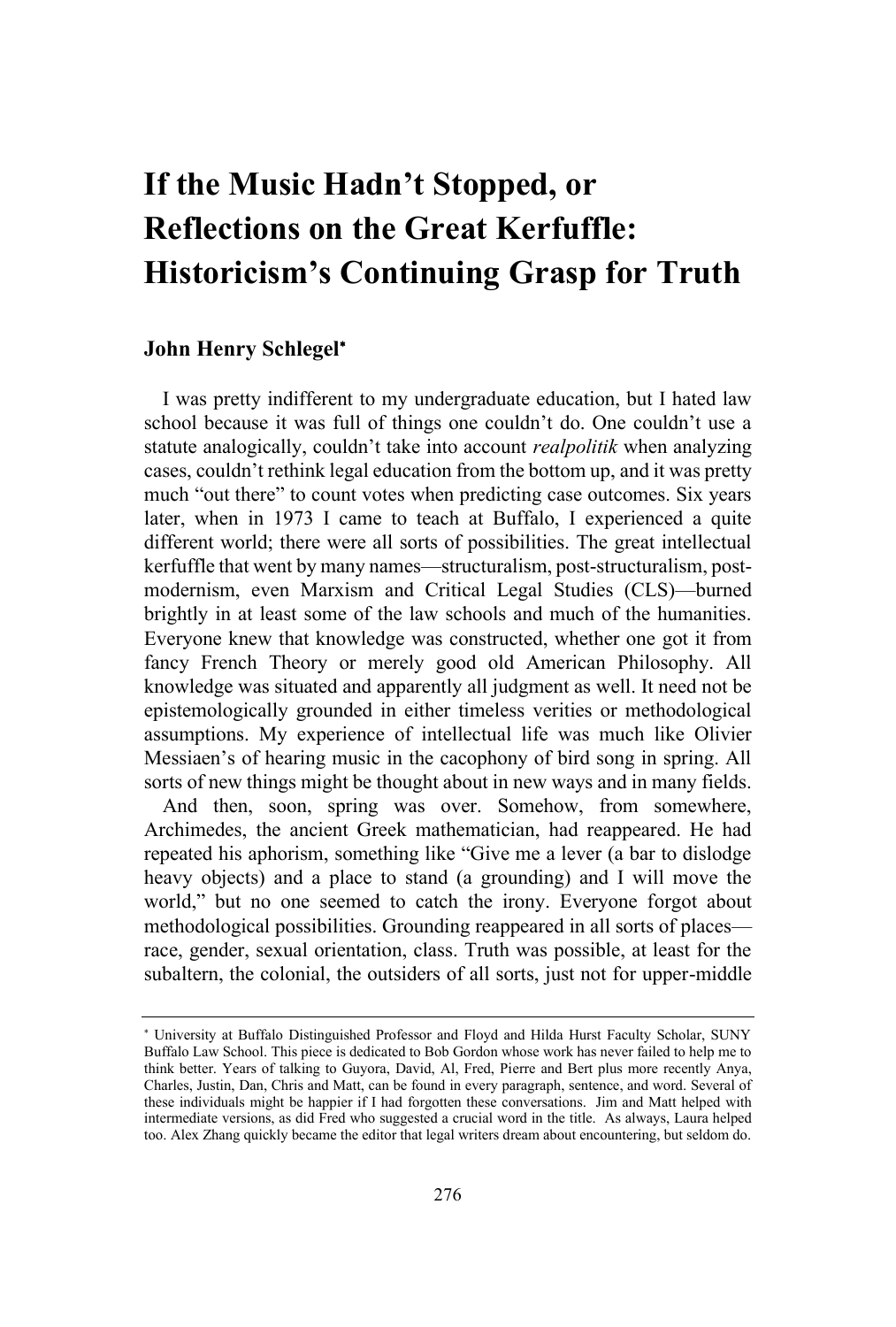class white males. The Amusement Park, or maybe just the Merry-Go-Round, that I experienced in those early years abruptly shut down. The music stopped.

I wish to explore how and why the music stopped by looking at my little piece of the historical world—legal history—as well as to suggest why stopping the music was a bad idea for the growth of history generally and why historians might nevertheless be seriously worried about doing anything else. However, in order to supply some necessary context, I feel obliged to start this essay—this attempt to help others to think about a hard problem of understanding what it is that historians do—with a well-known history of history more generally.

 $\mathcal{O}$ 

It is important to remember that history and theory were joined at the hip in the late-eighteenth and early-nineteenth centuries, tied as they both were to "science," understood as an exercise of "reason." However, later in the nineteenth century "science" came to be less identified with reason and more with "empiricism," seen as more verifiable than mere knowledge, and so commonly Truth. <sup>1</sup> Soon, the longstanding claim of history to be a science came to be seen as increasingly dubious, as was the similar claim of law. History saved itself by latching on to the proposition that it aspired to Truth by relying on the centrality of archival work to its practice and by a creative misunderstanding of Leopold von Ranke's *wie es eigentlich gewesen*. Law decided to stick with the study of reported cases and normative reason and so put up with varieties of empiricists nipping at its heels.

Such was the world when faculty in American higher education, both private (often denominational) and public, began to professionalize and so to form recognizable academic disciplines—anthropology, economics, history, political science, psychology, and sociology. As Dorothy Ross has

<sup>1.</sup> In the interest of clarity, I think it best to specify my usage of several words. I use "true" as in opposition to "false," and "knowledge" as in opposition to "belief." Such parasitic oppositional word pairs in which each word derives part of its meaning from its opposite are a common linguistic structure in English. These two pairs seem to me to be nested evaluations of plausibility of the conclusions of thought such that a "true" conclusion is more secure than one that is "known," a "known" conclusion is more secure than one "believed" and one "believed" is more secure that one that is "false." "Objective" and "subjective" have a similar pair structure. More importantly, in such a parasitic paired structure the negation of one member of the pair negates the other. "Objectivity" and "Truth" are functionally attempts to avoid the results of destroying one member of a parasitic structure by affirming the positive member of the pair and asserting that the resulting concept is capable of being understood as having escaped from that paired structure by becoming a matter of process, of more or less.

Separately, I have chosen to treat "understanding," which might otherwise be seen as in opposition to "misunderstanding" or perhaps "belief," as outside or perhaps skew to this set of paired opposites. I do this not just out of intentional perversity, but also because the post-modern rejection of "Truth" or "Objectivity" seems to allow that there be a word that denotes a "space" or "area" for thought without firm poles of opposition, not a "line" of nested oppositions. "Understanding" is thus the place where plausibility is always and ever a matter of complex relationships and not just of "more" or "less."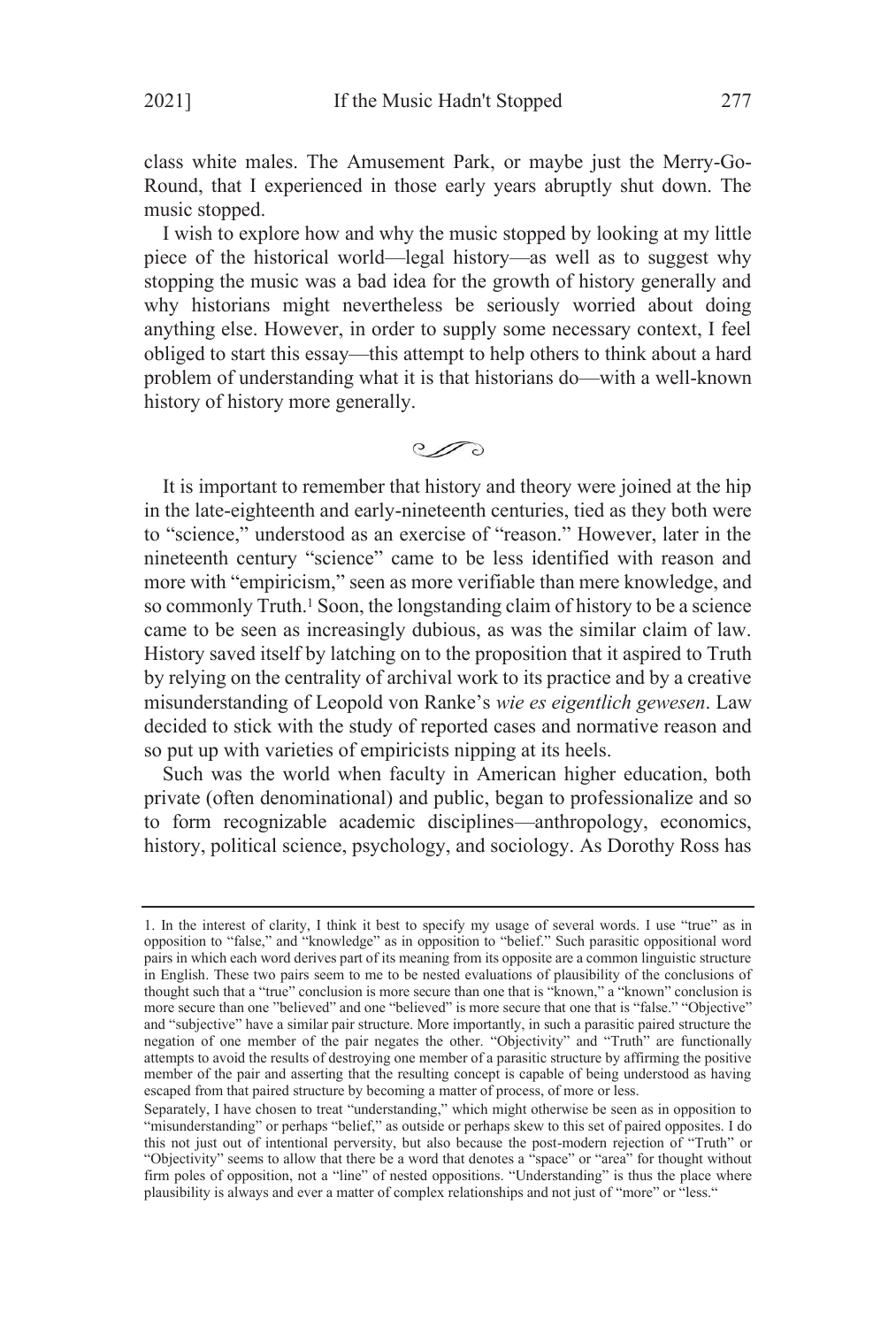shown.<sup>2</sup> the histories of these disciplines taken together disclose a largely coherent pattern to the *how* professionalization was done and suggest a reasonably plausible *why* it was successful. In each field a small group of scholars began by staking out part of the intellectual world as its "turf," adopting a particular way of looking at that turf, a method as it were, and moving to cut out the "amateurs" who formerly had a claim to that turf. Finally, the group justified those activities by pointing to the "mission" of the discipline. This process was a common objective for a part of the middle- and upper-middle classes of the late-nineteenth and early-twentieth centuries as they tried to maintain distinction in the face of the great broadening of those classes. Peter Novick's great and very big book *That Noble Dream*<sup>3</sup> begins in these years. What follows is a brief and necessarily partial summary of his wonderfully detailed story.

The professionalization of historical scholarship in the United States is often told starting with Herbert Baxter Adams in his seminar room at Johns Hopkins in 1880. In fact the professionalization of history is really rather a bit messier. Established in 1884, the American Historical Association (AHA) was the first of the national associations in what became the social sciences. However, though starting first, history only vaguely fits the more general pattern. History had long been the preserve of the independently wealthy scholar, and it is a group of these "amateurs" that helped establish the AHA and dominated its ranks until World War I. In 1890 only about twenty-five percent of its members were college teachers and none of those had an American Ph.D. degree, as the first of such degrees was not awarded until 1892. Moreover, the European Ph.D. was decidedly not rigorous as it was but one of the scholarly hurdles required to become a professor. All of the presidents of the association were "amateurs" until 1907, when J. Franklin Jameson, that first Ph.D., took office, and it was twenty more years before American-Ph.D.-carrying historians became the regular occupants. Pushing the "amateurs" out was really not an option.

Similarly difficult was the question of "method." At a time when almost all history was political or constitutional, when the Civil War was of recent memory, and when all publishers needed "an angle" to pump sales, partisanship in the writing of history was to be expected, even on the part of the very best historians. What seems to have been generally agreed was that "professional" history should be written "scientifically," a clean invocation of the norms dominating natural science, and so with "objectivity," a nebulous term that called for careful attention to original sources. For the younger historians with college appointments in a world where university presidents, even at state universities, often chose who

<sup>2.</sup> DOROTHY ROSS, THE ORIGINS OF AMERICAN SOCIAL SCIENCE (1991).

<sup>3.</sup> PETER NOVAK, THAT NOBLE DREAM: THE "OBJECTIVITY QUESTION" AND THE AMERICAN HISTORICAL PROFESSION (1988).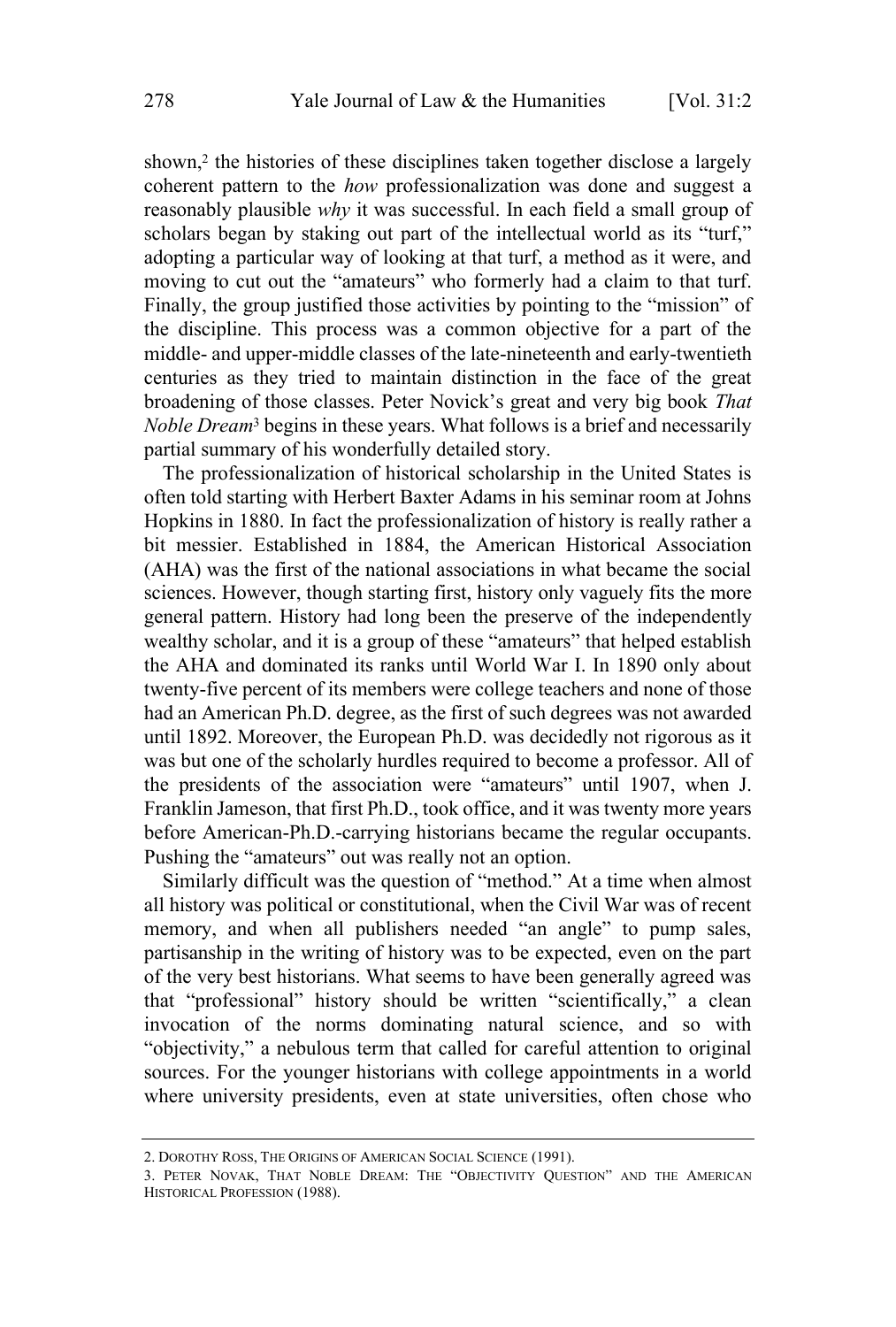would be hired, tenured, or fired, "objectivity" also implied attention to orthodox political opinion. The professional hope was that with sufficient attention to a narrow topic rigorously investigated, slow accumulation of the details of the past would bring convergence on a "true" understanding of the past, perhaps a slightly weaker claim than Truth.

Criticism of this norm, and it is appropriate to see it as such, could be found toward the end of the years before World War I, but did not become shrill until afterwards. This dispute was framed as one about "relativism."<sup>4</sup> The major players were called the New Historians, all reasonably familiar to American historians today—Charles Beard, Carl Becker and James Henry Robinson. They advocated the "New History," a move away from political and constitutional history toward social, economic and intellectual history, and each in his own way emphasized the impossibility for an historian to escape from the circumstances, both personal and social, in which the writing of any history takes place. They did not deny that historians might get factual details right or wrong, but instead maintained that the crucial part of any history was not those details, but matters of meaning, of what to emphasize and what to leave in the background, and so that political considerations were inevitably an important part of the writing of history.

As was the case with the founders of the discipline, for whom the caché of the development of the natural sciences mixed with the older meaning of science as reason or organized learning, the New Historians drew on analogies to science. However, in this case it was the "relativity" of time and space in Einstein's cosmology, the indeterminacy of Heisenberg's particle physics, and the cultural relativism of Boas' anthropology. Equally important were William James' pragmatism, with its emphasis on the logic of inquiry to be found in the objectives of the inquirer, and the thought of those American Legal Realists who were not empiricists.

There was, of course, a serious blowback from scholars for whom the professionalization project turned on the norm of objectivity, but who nevertheless had to hear two New Historians—Beard and Becker, when presidents of the AHA—denigrate that norm in their speeches at the Annual Meeting of the Association. Still, exactly why that blowback was necessary seems to me a bit of a mystery since it is rather doubtful that many historians shared the anti-objectivist heresy. Perhaps it was the assertion of the political dimension to the writing of history that detractors often derided as "presentist," and therefore not properly "historical." Perhaps it was that the possibility of a politicized history suggested that the convergence of historical writing on a "true" understanding of the past was impossible and thus the notion that history was a science and dignified as such, was

<sup>4.</sup> Echoes of this dispute can be heard later when Robert W. Gordon inserts the word when discussing the ideas that became known as Critical Legal History. *See infra* note 17.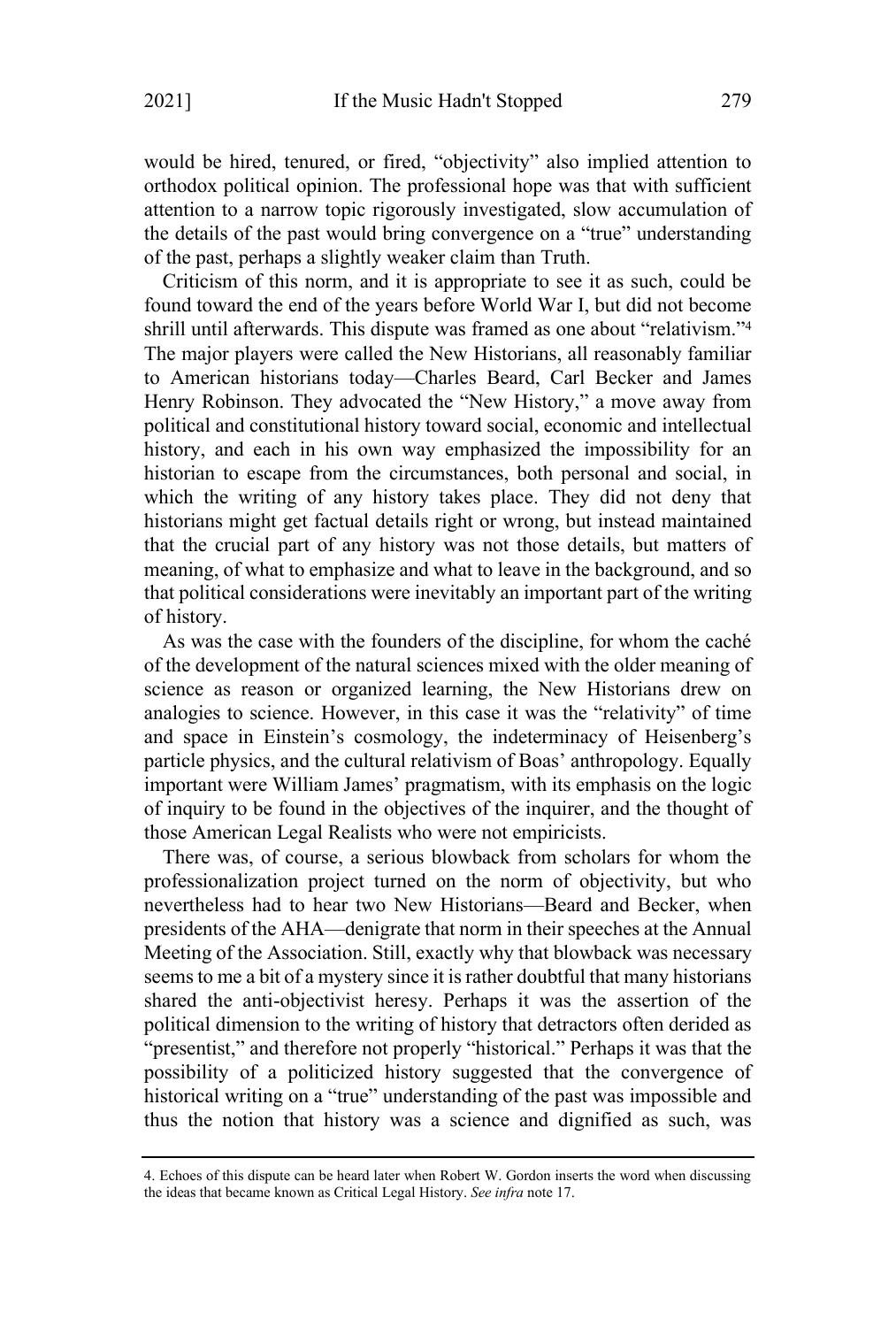impossible and the professionalization project a failure. In the end it did not matter since, as Novick shows, the New Historical cause disappeared into World War II, just as did American Legal Realism.

On the other side of that war, it was as if the interwar years had not taken place. The wartime idea that the unified forces of freedom had fought to liberate peoples from an identified totalitarianism of the Axis Powers was easily shifted to the Soviet Union in the aftermath of communist takeovers of Eastern European countries, as well as of what became East Germany. At the same time, the unity of the forces of freedom was comfortably transferred into history as a matter of an observed "consensus" that was trumpeted as part of the "end of ideology" among Americans and buoyed by the success of "science," really engineering, in producing a cornucopia of consumer durables and travel marvels that seemed to do anything but undermine American values, much less norms of behavior.

These years were the heyday of the professionalization of history within the colleges and universities. The great expansion of attendance in higher education, at least among the middle and upper-middle classes, was accompanied with a hands-off view of appointments and tenure on the part of university administrations, at least so long as no claim of communist allegiance was made. History departments geared up to produce Ph.D. degrees, the holders of which were gobbled up by the growing educational institutions. A new orthodoxy set in that somewhat admitted historical scholarship could not wholly be value-free, and so in that sense objective. Nonetheless, a communitarian or consensus understanding of events guaranteed a comforting equivalent to objectivity, that is, until all hell broke loose. It was the Sixties.

There are probably as many ways of explaining the Sixties as there are people who have tried to do so, but all of these ways recognize the collapse of a consensus about the meaning of American life as politics split both left and right and the center was attacked from both sides. If one is looking for a reason for this discontent, try Novick who emphasizes the importance of a growing distrust of official institutions that continued even after the end of the Vietnam War and led to a certain cynicism about truth and objectivity on the part of journalists and some scholars. While some historians responded to this cynicism by entering into the political fray and some students pushed for more relevant teaching, other historians turned their backs on these disputes and even extolled the irrelevance of their teaching and scholarship.

The loss of a "vital center" meant that the historical associations got dragged into disputes that were evidence of an inability even to agree on what might comprise Truth. At the same time, the great influx of first Jews and then African Americans and women into the profession only made clear that previous assertions about the universalist nature of the discipline's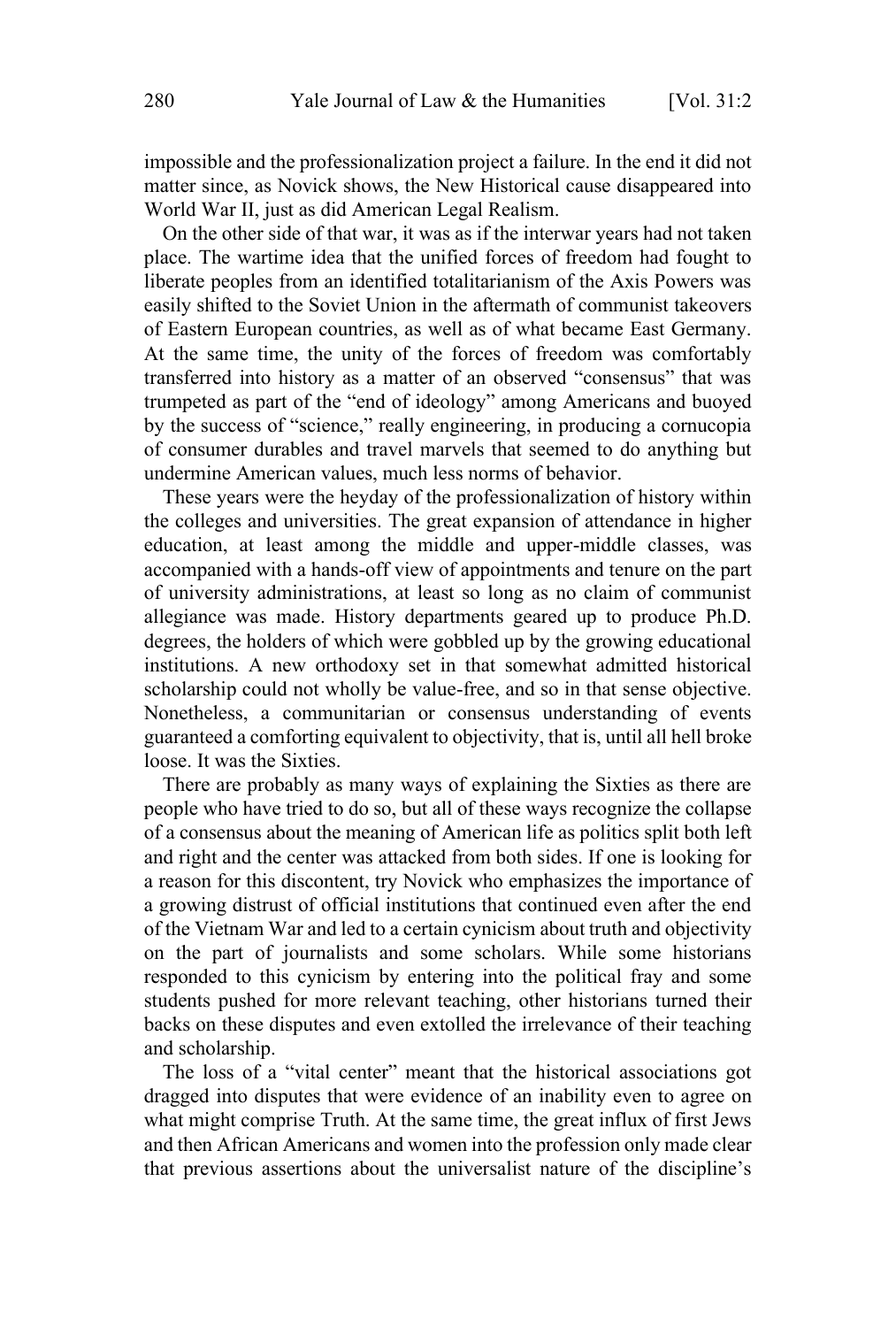norms were no longer possible and so led to the development of bodies of scholarship that emphasized the positionality of its author. Positionality seemed to lead to divided loyalties between the various developing subfields and the historical profession as a whole, as well as disputes over the cognitive style appropriate in such fields.

It is important to note that neither science nor engineering played a significant role in this turn in academic understanding of what it is to do history. Rather it was Thomas Kuhn's understanding that science changes abruptly, not because of an accumulation of inexplicable results of ordinary research work, but because the group of scientists in a field come to understand the field differently, an event that he called a paradigm shift; Clifford Geertz's emphasis on the importance of an anthropologist's need for a deep understanding of cultural meaning by participation in cultural practices; and Michel Foucault's emphasis on the way that language gives meaning to practice, as well as distributes power among participants. These strains of thought seem to have had the most impact on many historians, though, here, Novick particularly identifies CLS historians as important examples. Concomitantly, such thought brought great resistance from other historians, particularly, but in no way uniformly, from the right of the political spectrum.

Most reviewers recognized *That Noble Dream* as a marvelous book of history and then proceeded to quibble. Some of the quibbles were about its treatment of particular controversies or the treatment of particular fields of interest. <sup>5</sup> The rest were engaged in a somewhat strange enterprise. They focused on the last, and most contemporary, chapter of the book and refused to accept Novick's assertion in his introduction that he was not carrying water for any particular understanding of his story even as he admitted that as a personal matter he found the notion of "objectivity" to be incoherent. In response, these reviewers tried to maintain either that he was really carrying water for some understanding of the writing of history or that he should have accepted their understanding of "objectivity" as making really good sense.<sup>6</sup> This latter group mostly consisted of intellectual historians and very good ones. Novick did not think much of any of these objections and the discussion quickly played itself out.<sup>7</sup>

Why this was so, can best be understood by picking up Novick's story where it gives out. By the Nineties, after the children of the Baby Boom

<sup>5.</sup> *See* Linda Gordon, *Comments on* That Noble Dream, 96 AM. HIST. REV. 683 (1991); J.H. Hexter, *Carl Becker, Professor Novick, and Me: Or Cheer Up Professor N*., 96 AM. HIST. REV. 675 (1991); Carl Degler, Book Review, 76 J. AM. HIST. 892 (1989).

<sup>6.</sup> Thomas L. Haskell, *Objectivity Is not Neutrality: Rhetoric vs. Practice in Peter Novick's That Noble Dream*, 29 HIST. & THEORY 129 (1990); David A. Hollinger, *Postmodernist Theory and Wissenschaftliche Practice*, 96 AM. HIST. REV. 688 (1991); James T. Kloppenberg, *Objectivity and Historicism: A Century of American Historical Writing*, 94 AM. HIST. REV. 1011 (1989).

<sup>7.</sup> Peter Novick, *My Correct Views on Everything*, 96 AM. HIST. REV. 699 (1991).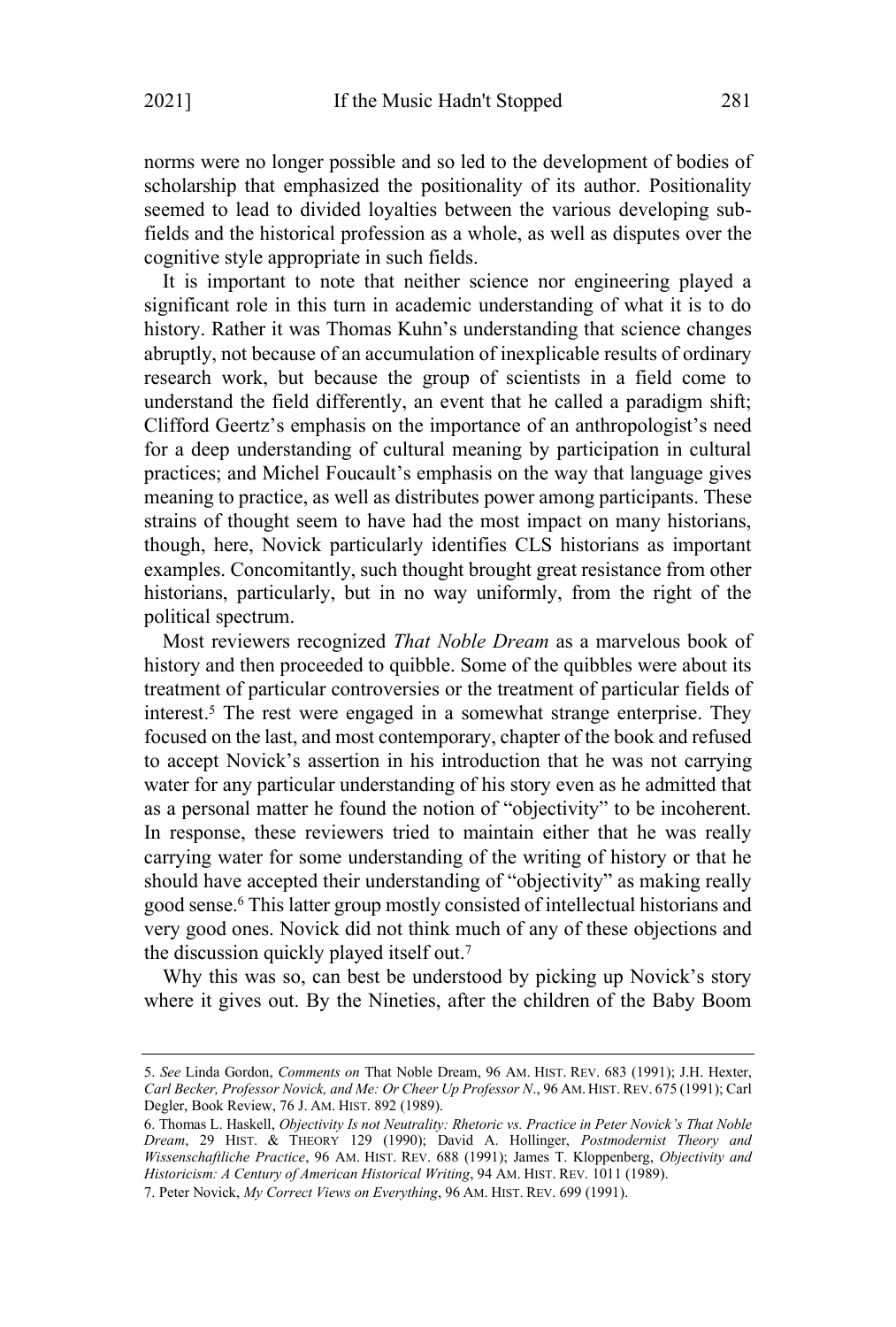finally pushed their way out of higher education, the ferment in history departments began to subside. As university enrollments declined, departments began to shrink. Ph.D. programs shrunk too as teaching jobs became harder to find. A new normal settled in place. Disputes over politics and positionality subsided as African-American History, Feminist History, and variously denominated histories of sexuality hived off into separate specialties; the same was true for intellectual history. Questions about the American economy were quarantined into either of the long-standing separate specialties that were Economic History or Business History. What was left of American history, now a small part of a history department full of specialists focusing their attention on other parts of the globe, became apoliticized, severed from questions of social class and more often than not, displaying a resigned acceptance of the inevitability of the market as a given in American economic life. *That Noble Dream* may not have been realized, but the point of the historian's dream, the protection of the professionalization project, could continue even in its diminished state.<sup>8</sup>

## $\mathcal{O}$

What might Novick's story look like from inside a single field of history? Well, the easiest way for me to answer that question is to examine the work on the historiography of legal history of my friend and former colleague Robert W. Gordon. Bob's<sup>9</sup> early works are a wonderful place to revisit, even after all these years. His piece on Willard Hurst's work begins with a captivating diagram of the law box, a box containing "distinctively legal" things.<sup>10</sup> This was the place where late-nineteenth and early-twentieth century legal historians focused their work, primarily on judge-made common law legal doctrine, with a dollop of the law of corporations. Bob called this world internalist legal history. Consistent with this internalist perspective, the rough and tumble world outside of the law courts, the world of constitutional history and bits of federal regulatory law, were remitted to the nascent political science departments in the University.

In the twenties and thirties, one of the American Legal Realists, Walter

<sup>8.</sup> I have been cautioned that I risk a misunderstanding in my reference to development of various separate subfields of history here and earlier. I do not wish to be seen as casting aspersions on any of these sub-fields. Like history generally, the work done in these areas seems to me to range between "majestic" and "well, ok." And, as an occupant of a somewhat older sub-field, an aphorism about stones and glass houses is clearly appropriate. Rather, I wish only to observe that the establishment of a subfield (including my own) necessarily involves an assertion of a separate grounding because others "do not understand" and that I doubt such grounding has, in the end, been more essential to the work in that area than it seems to be in the seeming parent of all history – political history.

<sup>9.</sup> I use his nickname because I have always called him that. It would be weird to call him "Prof. Gordon" and academic life is weird enough already.

<sup>10.</sup> Robert W. Gordon, *The Common Law Tradition in American Historiography*, 10 LAW & SOC'<sup>Y</sup> REV. 9 (1975).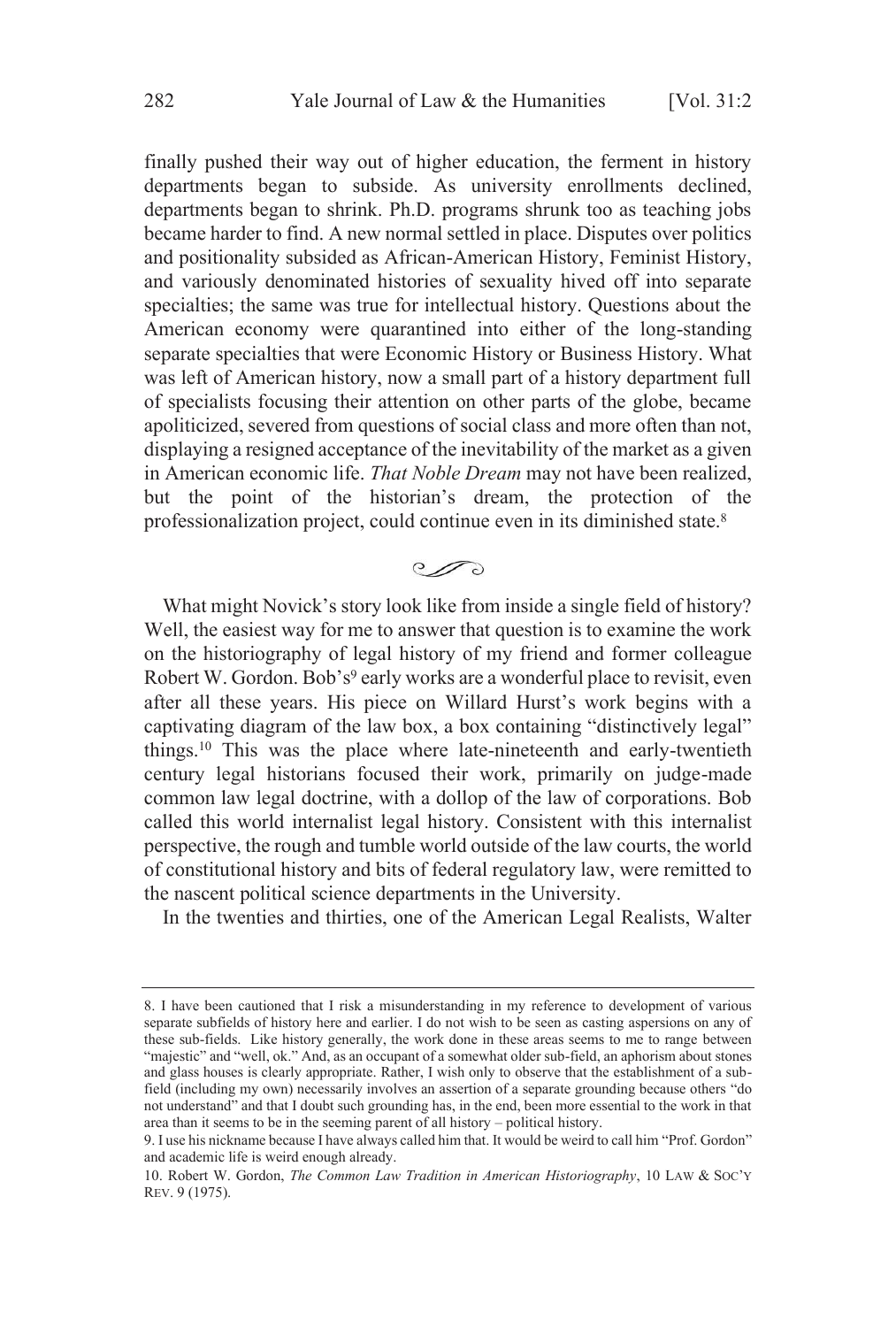Nelles, wrote a bit of work that tried to reach outside the law box;<sup>11</sup> no one followed his lead. Thus, it was not until Hurst published *The Growth of American Law*<sup>12</sup> in which he talked about legislators and administrators and lawyers in daily practice, and so "managed . . . to lower from inside the drawbridge over the moat isolating American legal from general historiography,<sup>"13</sup> that there was significant work that escaped the limits imposed by the continued focus on judges and the common law in the law box.

There is something wonderful about Bob's image. The law box has been turned into a castle, a structure designed to keep people safe from hostile marauders. No walls have been breached, no moat filled, and the legal historians who control the drawbridge get to admit or keep out whomever they choose. What exactly might the historians whose work Bob adverted to have been worried about?

Bob ignored this question almost entirely in his next piece of historiography, *Historicism in Legal Scholarship*. <sup>14</sup> Instead, he mostly talked about the possible impact of Hurst's variety of social history on traditional legal scholarship, which had begun to look outside the law box about the same time that legal history did,<sup>15</sup> though it surely had not reached the attention of most legal academics, much less most law students. Instead, after identifying the threat that historicism posed to traditional modes of legal scholarship, Bob spent most of his time on what he saw, rightly it turns out, as the likely ways that scholars devoted to such modes would resist this threat. The three major ones were the denial of the relevance of historical time and place for understanding law, the radical simplification of social context in order to limit what needed to be taken account of when understanding law, and the reliance on theories about the relationship between legal and social change that denied the possibility that law was not working to solve social problems and so meet social needs. This last way of resisting the threat of historicism Bob called "adaptation theory," though in his next work of historiography he called it "evolutionary functionalism," a phrase that sort of stuck.

The rest of the article attempted to respond to these varieties of resistance

<sup>11.</sup> Walter Nelles, *Commonwealth v. Hunt*. 32 COLUM. L. REV. 1151 (1932); Walter Nelles, *The First American Labor Case*, 41 YALE L.J. 165 (1932)

<sup>12.</sup> JAMES WILLARD HURST, THE GROWTH OF AMERICAN LAW: THE LAW MAKERS (1950).

<sup>13.</sup> Gordon, *supra* note 10, at 10.

<sup>14.</sup> Robert W. Gordon, *Historicism in Legal Scholarship*, 90 YALE L.J. 1017 (1981).

<sup>15.</sup> A plausible chronology would start with *The Growth of American Law*, a work that was supported by the Rockefeller Foundation and published in 1950. Next came the American Bar Foundation, established in 1952. The Ford Foundation grant to Chicago for work that included the Jury Study came in 1955 and, in the next year, the Walter E. Meyer program of grants began. Then, in 1961, came the Russell Sage Foundation's grants to Berkeley, Denver, Wisconsin and Yale. Three years later the Law and Society Association was hived off from an interest group of the American Sociological Association. Russell Sage also provided the funds for establishing this group. Finally, in 1967, the National Science Foundation began its program in law.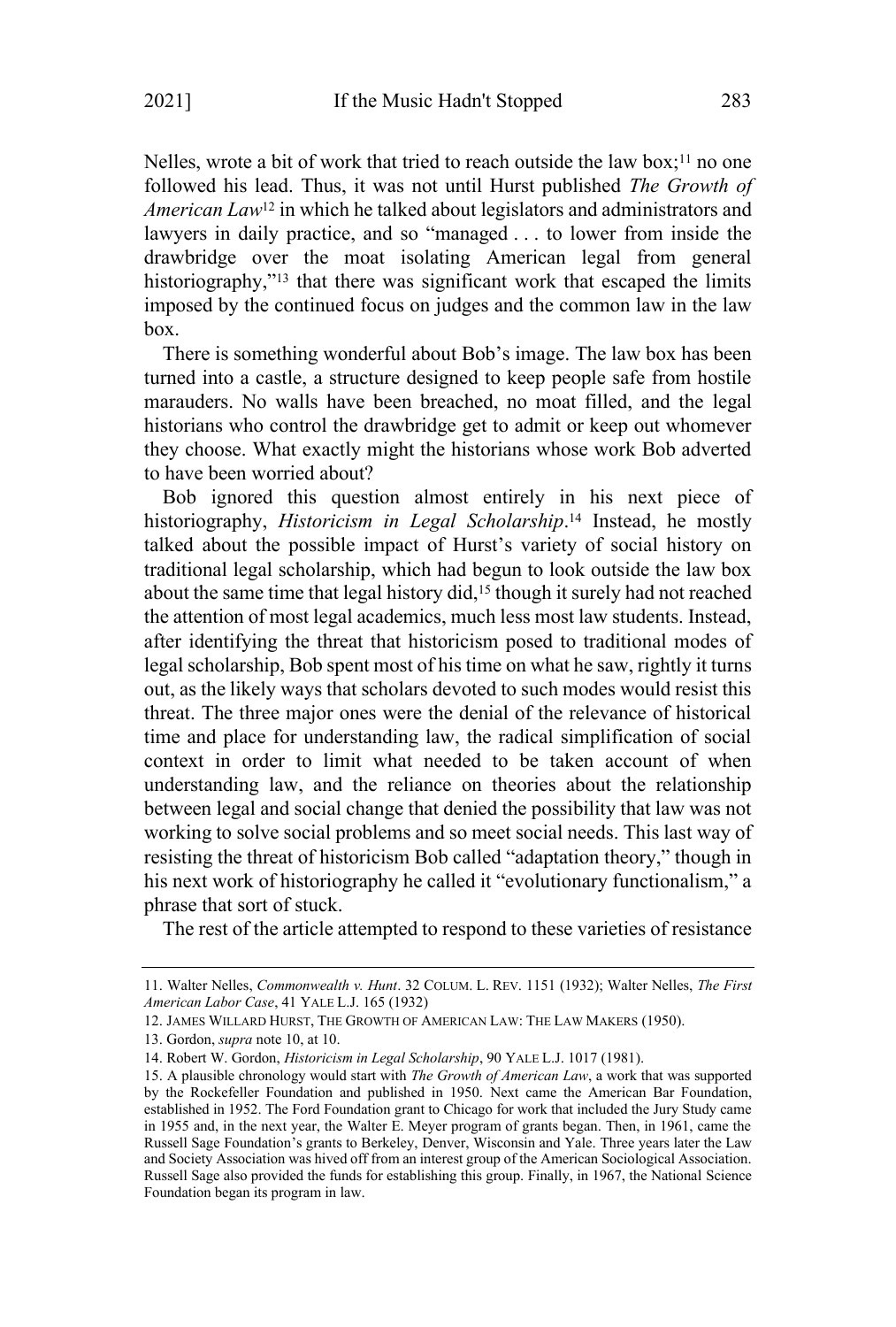to historicism. Scholars may differ about the effectiveness of these responses. To me, more significant were a pair of observations. Bob noted that much of the scholarship done in Hurst's wake "transgresses the principle ambition" of traditional scholarship, by denying that law makes sense or is effective or most difficultly does not lead to "an immediately useful policy proposal" and that this denial is a real barrier to acceptance of historicism in mainstream legal scholarship.<sup>16</sup> And so, in the end, he was not optimistic about the demise of the several ways of doing legal scholarship that recognize historicity while cabining it one way or another, even though such work "denies our responsibility for the ways in which legal ideas contribute to the construction and reproduction of society 'out there' and denies the social contingency in our thinking about law.  $\dots$ <sup>"17</sup>

There are two other things in this piece that bear comment. The first seems just peculiar. When talking about responses to the continuing denial of the historicity of law, all of a sudden comes this observation: "At this stage one listens for the accusation of 'Relativist!'. . . ."<sup>18</sup> Immediately Bob swats that accusation away. The second is the all but explicit sense that Bob believed that legal history is properly centered in the law schools and so that concern for the "principle ambition" of traditional scholarship was a serious matter. The caution inherent in the castle and drawbridge image seemed to be a serious thing for him.

Two years later came Bob's famous *Critical Legal Histories* piece.<sup>19</sup> It is an extended defense of CLS historical scholarship, almost as if "Relativism" had sounded throughout the land, though it is at least as famous for his extended attack on evolutionary functionalism. <sup>20</sup> To understand the importance of that attack, one needs to remember that the castle of legal scholarship whose drawbridge Hurst let down previously had the ability to defend its academic respectability with the assertion that its subject was a scientific, if perhaps hermetic, enterprise, in the nineteenthcentury sense of science as rational ordering. Once the drawbridge was down such a defense became harder. It became difficult to ignore the question of the relationship between law inside the castle and society outside, a still troublesome question, etched as it is into the name of a wellknown academic society. But it was clear, at least to those of us of the leftish persuasion, that the dominant understanding of this relationship evolutionary functionalism—had yielded many extremely dubious ideas

<sup>16.</sup> Gordon, *supra* note 14, at 1048.

<sup>17.</sup> *Id.* at 1057.

<sup>18.</sup> *Id.* at 1048.

<sup>19.</sup> Robert W. Gordon, *Critical Legal Histories*, 36 STAN. L. REV. 57 (1984).

<sup>20.</sup> Here again, a definition may be in order. Evolutionary functionalism is a theory about the relationship between legal and social change that posited that law was necessarily—by its nature getting better and better as it addressed social problems and worked to meet social needs. *See generally id.*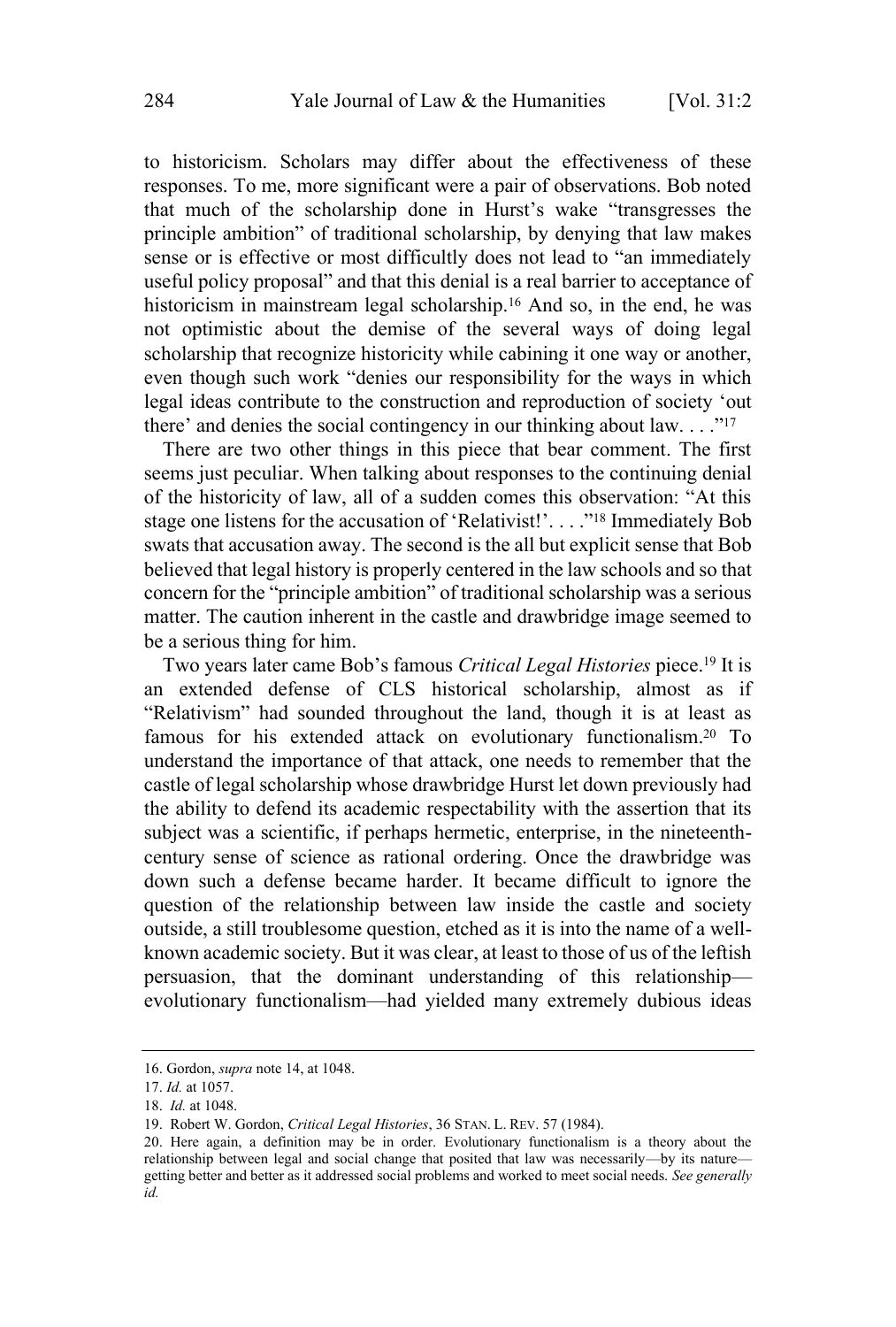about how law worked in society.

Bob turned the attack on evolutionary functionalism into a quite elegant art form. A cruder mind (like mine) would have quickly concluded that there were really only two possible arguments available to Bob. Either the relationship between law and society was not a necessary one, that there were multiple possible relationships, or that there were no distinct entities named "law" and "society" whose relationship needed to be identified. Bob pushed both possibilities at great length and did a first-rate job of it.

Unfortunately, if one were to argue that there was no necessary relationship between law and society then it would be difficult to make causal claims of the kind that many in CLS wanted to make, <sup>21</sup> for doing so left one open to the retort, "If I can't make causal claims, why can you!" not the best position to be in. Even worse, denying that there was a necessary relationship between law and society made it difficult to say that evolutionary functionalism was wrong as we all wanted to say. Here, the structural doctrinal work of certain CLS partisans had the advantage that it seemed to eschew causation. At least that was defensible. However, if one simply denied that society and law were distinct entities, all hell broke loose. Taken really seriously, one was essentially tearing down the castle, filling in the moat, and leaving the land to sheep and goats, but not academics, or at least no identifiable academics. Bob surely knew, as his long disquisition on *Historicism in Legal Scholarship* made clear, that if tearing down the separateness of law were going to be the price that social/general historians would extract as a condition for entering the castle, then that old drawbridge would come back up far faster than it took Hurst to lower it.

Here then, as so often is the case, an absence speaks loudly. During the years in which these three pieces of Bob's were written there was an enormous ruckus in academic life generally that in retrospect might best be just called post-modernism, even though to a philosopher/legal theorist it might be better if many different "ism's" were recognized. Much of it was imported from France and included names such as Barthes, Derrida, Foucault, and Lyotard, but there were Anglophone names too—Kuhn, Fish and Rorty. These names littered the star notes in the publications of many CLS scholars. But not Bob's. Both Kuhn and Foucault were treated by Bob as historians of science and prisons respectively.

I have a hard time thinking that this absence was inadvertent. Bob knew of the possibility of pushing Kuhn's arguments all the way to the proposition that Truth was impossible to know, and so all that was left was better or worse versions of "Because I say so," for both Bob and I had been

<sup>21.</sup> A good example of that fight can be seen from a conversation between Bob and Fred Konefsky over Fred's suggested conclusion to the piece, a conclusion that Bob rejected. In the name of throwing fuel on an old fire, I have chosen to reproduce Fred's alternative conclusion in an Appendix.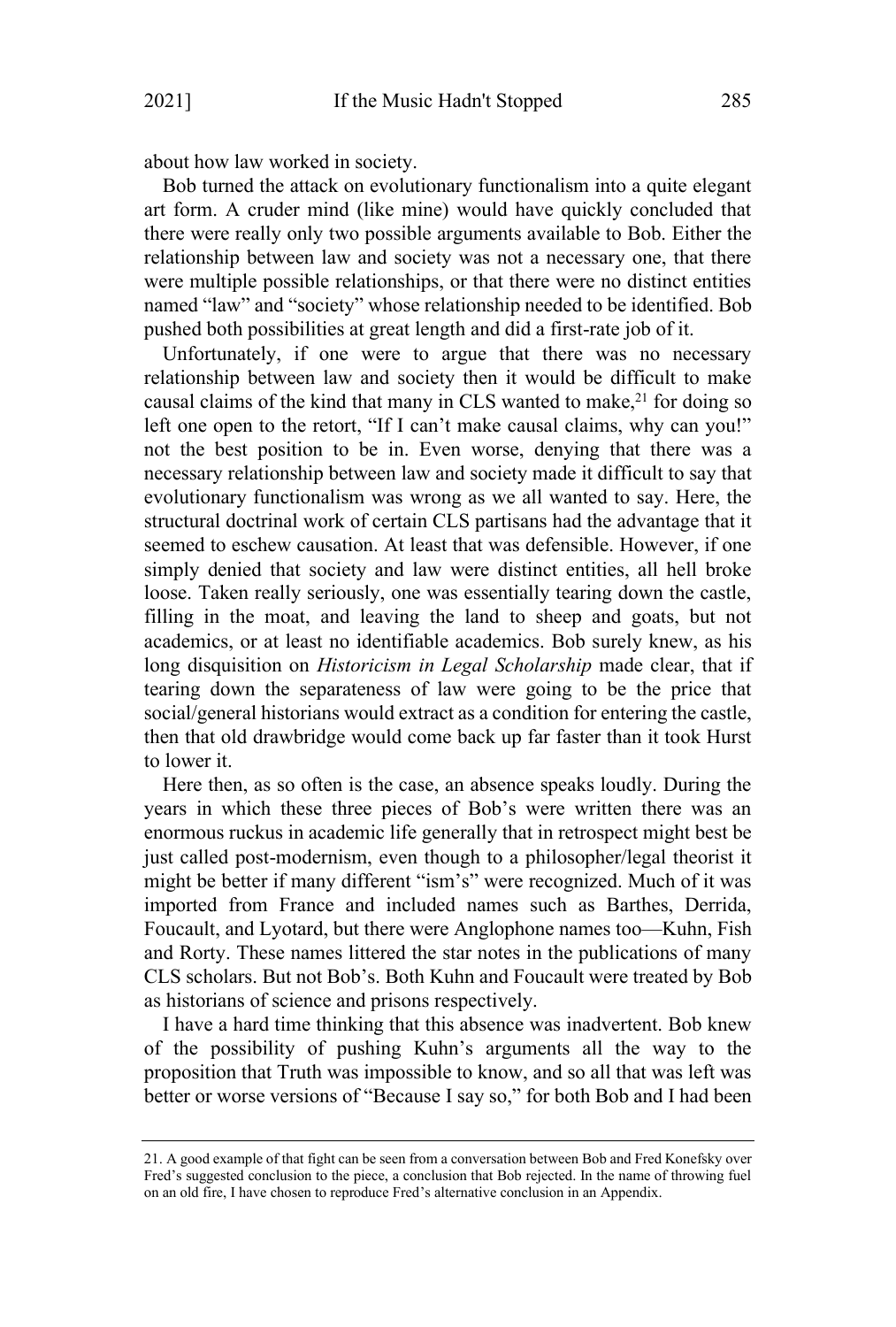in a seminar at Buffalo where such a possibility was pushed. But the cost to be paid from an acceptance of that proposition was going to be high. Those on the left for whom the ability to know something approximate to Truth was politically important would surely push away from CLS and no support would be forthcoming from those in the legal academy whose voices were yelling "Relativist!" already. Even worse, support would at best be coming grudgingly from the rest of academic history, as the ruckus that followed the publication of Hayden White's *Metahistory* <sup>22</sup> some ten years earlier made clear. What legal history needed was a comfortable space where good work could be done.

It is here where a wonderful insight by John Fabian Witt is helpful. At a gathering called to celebrate publication of *Taming the Past,* a book of Bob's essays, Witt emphasized how Bob's thought "promised to connect power and law without abandoning either in the historical analysis" by his assertions that law was "constitutive in history" and that "history is contingent." <sup>23</sup> It seems to me that constitutiveness and contingency can be understood to mark off a comfortable space within which much of the best legal history has been written by individuals who might be identified either as, or influenced by, *Critical Legal History*.

Which is not to say that I believe that Witt thought he was engaged in identifying such a space, much less that I believe that doing so was Bob's intention ever so many years ago. Rather, this is what I heard and read. The space between constitutiveness and contingency, two concepts that Bob had talked so eloquently about since the early CLS days, described a substantive position that could do the work that several of Novick's reviewers had tried to do, by offering alternative understandings of "objectivity." These understandings offered the possibility of holding at bay the unsettling questions about what it meant to do history that Peter Novick identified in *That Noble Dream*. Each would allow a favorite variety of history, both the small and the big, to continue to flourish and may have been attractive for just that reason. Each permitted the assertion that a work of history was grounded. Each had offered a possible way to answer the snotty question, "Sez who?"

 $\mathcal{O}$ 

Now it is time to return to the appearance of Archimedes with his lever and a place to stand. The implied limit to groundedness identified at the outset of this piece was fine with me. I had been an upper-middle class male all my life and never had any sense of doing other than the best I could with

<sup>22.</sup> HAYDEN WHITE, METAHISTORY: THE HISTORICAL IMAGINATION IN NINETEENTH-CENTURY EUROPE (1973).

<sup>23.</sup> John Fabian Witt, *For Bob Gordon*, 70 STAN. L. REV. 1681 (2018).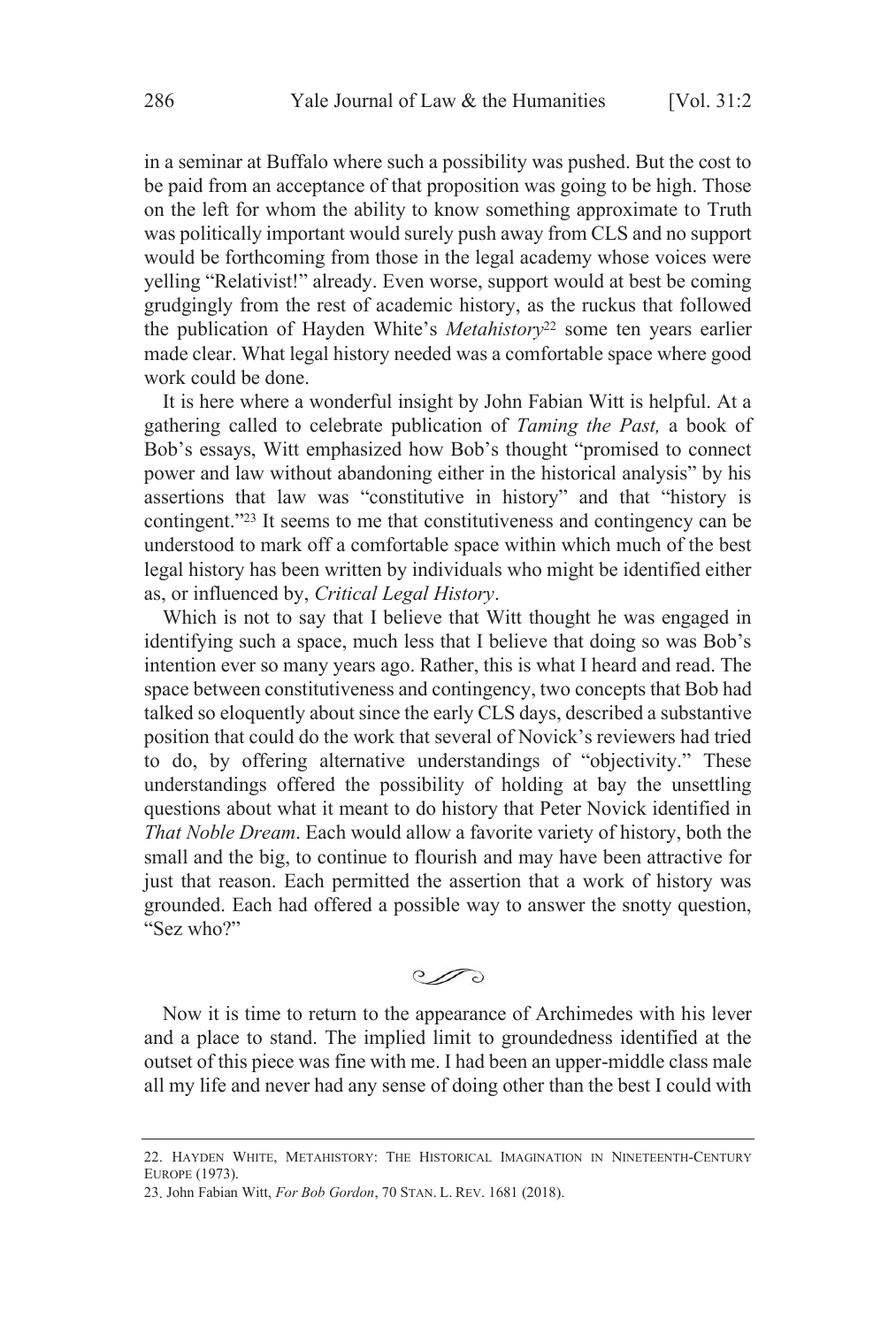the tools I had. Still, I was left bewildered. It was not obvious what had led people, including my CLS friends, to continue with the project of critique and, at the same time, seemingly slide away from the general constructedness of knowledge. What was so wrong with a world of everyone just doing the best possible with tools at hand in whatever situation one occupied? To me, it felt as if somehow most everyone, my CLS friends and historian friends too, were afraid of something out there and never bothered to tell me.

It took a long time for me to come to understand their shared fear of the abyss ahead in the road. It was, and still is, epistemological—postmodernism and its supposed undermining of the politics of critique. The importance of the politics of critique is rather easy to explain. Critique is an unmasking, the use of reason to "drive through" given structures of experience in order to arrive at least at knowledge, if not Truth, of a set of underlying fundamental relationships. Itsrelated politics is of the fill-in-theblanks variety, in the CLS case with a representative statement of the author's preferred normative position. The importance of the postmodernism part of this epistemological fear is not so easy to explain.

What do I mean by post-modernism? Well, there are as many postmodernisms as there are post-modernists and so I see no point to the activity of carefully distinguishing the various possibilities. Instead, I simply wish to postulate one. What is generally understood as "truth, knowledge, belief or error," is always constructed, in some way or other and to some degree or other, and so, there is no "god's-eye" perspective, as some cosmologists put it, no "outside" place from which we may observe some "inside" space of our lives together. We all view our world and the things in it from our own perspective, but that perspective, be it based on class, ethnicity, gender, ideology, race, sexuality, or white Anglo-Saxon Protestant maleness, and more likely some mix of these, is no more grounded, no more privileged, provides no better lever or place to stand, than any other perspective . . . including the post-modern one I would presume.<sup>24</sup> Any exercise of reason yields not Truth, a matter of "yes" or "no," or knowledge or belief, a matter of "more" or "less." It yields some other thing that I like to call "understanding," a matter of "mine" or "yours."<sup>25</sup>

Post-modernism thus offers the ultimate critique, even as it is a snake that swallows its tail. It implies that critique is a tool for everyone. No politics is entailed as the basis of any critique. The practitioners of critique bring their politics with them and smuggle, as it were, that politics into the

<sup>24.</sup> I know that "privilege" is most commonly used with a pejorative connotation. I am not adverse to that connotation, but at the same time am intentionally suggesting that it need not to be so understood. 25. Some readers might wonder why, if I feel comfortable with at least some version of post-modernism, I do not embrace the possibility of multiple "truths." The answer is simple. Truth is a mace that is far too often used as a bludgeon in academic discourse. I have a hard time believing that a shift to the lowercase plural will change such behavior.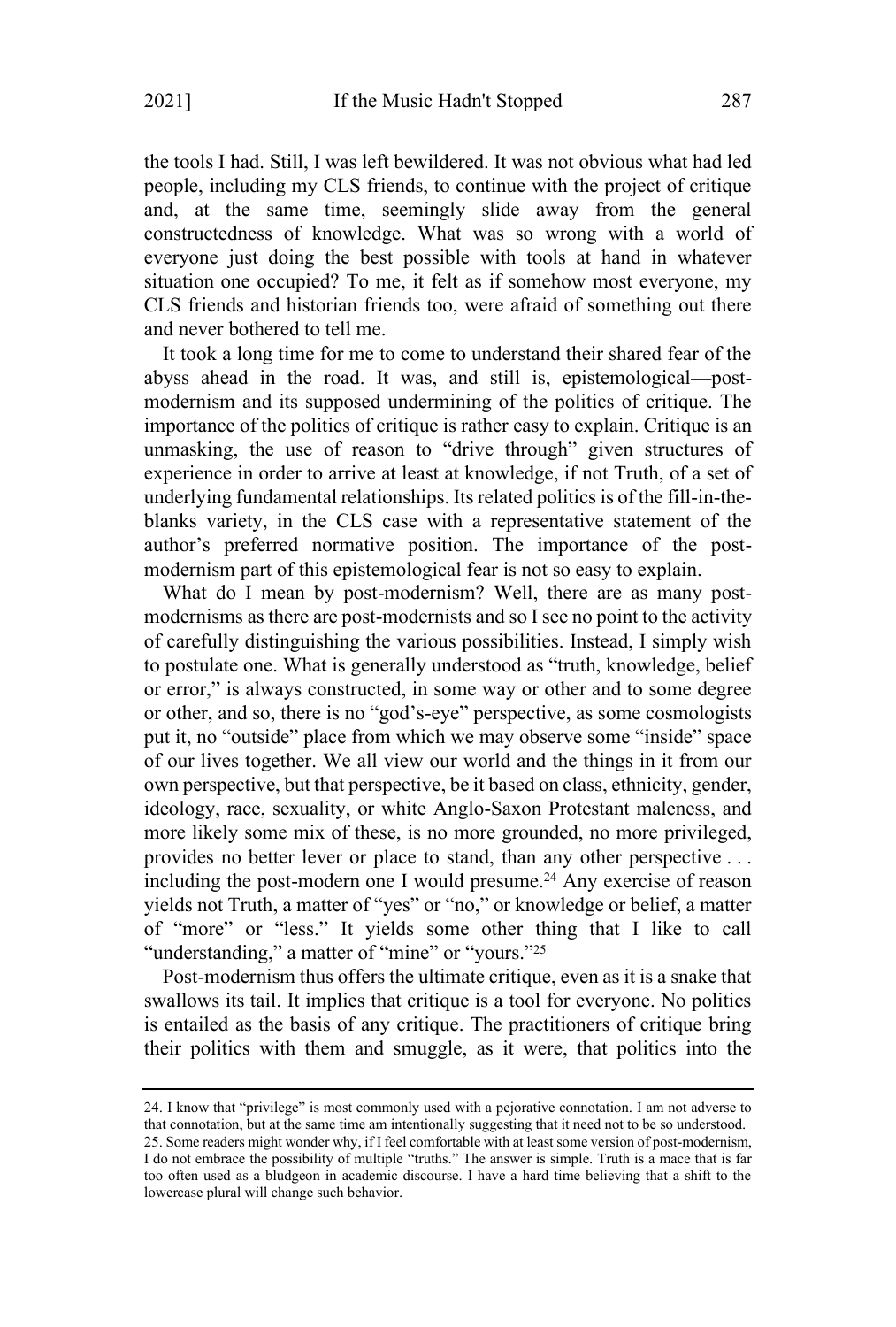enterprise of creating meaning. And so the product of critique is entirely a question of argument and thus understanding, if you please, which may or may not be based on shared criteria, but is not a matter of more or less and even more surely not the yes or no of Truth.<sup>26</sup>

For my CLS doctrinalist friends and their many supposed allies in the party of the left, the political consequences of post-modernism—the alleged defanging of critique—was the most threatening. Doubling down on the assertion of the privileged nature of positionality (sometimes construed as identity alone) was a perfectly sensible response to a critique that undermined that claim of privilege. For my CLS historian friends the consequences of accepting the post-modern critique were more complicated. These consequences mostly turned on the question of necessity, seen first as important for combating evolutionary functionalism, second as implicit in claims about causation in law, and third as part of establishing the relationship between historical evidence and the stories that might be told using that evidence. I will discuss these three topics in just that order and then suggest the possibility that their rejection might allow resurgence of the importance of narrative in the doing of history.

First, the job of combating evolutionary functionalism consisted of the patient refutation of its Panglossian notion that that law was necessarily by its nature—getting better and better all the time as it addressed social problems and worked to meet social needs. <sup>27</sup> Here CLS historians worked with the difficulty of identifying social needs, the constitutive nature of both law and society, and the contingency of the relationship between changes in either law or society with the effect of one on the other. The product of this critique is great work. However, it seemed to assume that functionality implied/required that the legal tool chosen to address a social problem be

Napalming babies is bad.

<sup>26.</sup> Art Leff, put it slightly differently, but it still rhymes:

All I can say is this: it looks as if we are all we have. Given what we know about ourselves, and each other, this is an extraordinarily unappetizing prospect; looking around the world, it appears that if all men are brothers, the ruling model is Cain and Abel. Neither reason, nor love, nor even terror, seems to have worked to make us "good," and worse than that, there is no reason why any thing should. Only if ethics were something unspeakable by us could law be unnatural, and therefore unchallengeable. As things stand now, everything is up for grabs. Nevertheless:

Starving the poor is wicked.

Buying and selling each other is depraved.

Those who stood up and died resisting Adolf Hitler, Joseph Stalin, Idi Amin, and Pol Pot —and General Custer too— have earned salvation.

Those who acquiesced deserve to be damned.

There is in the world such a thing as evil.

<sup>[</sup>All together now:] Sez who?

God help us.

*See* Arthur A. Leff, *Unspeakable Ethics, Unnatural Law*, 1979 DUKE L.J. 1229, 1249.

<sup>27.</sup> It is difficult to understand how Willard Hurst's work came to be associated with the notion that law was always getting better. The self-contained, often understated, ironic stories about law that he offered emphasized the role, not of reason, but of the "bastard pragmatism" of "drift and default" in the operation of law.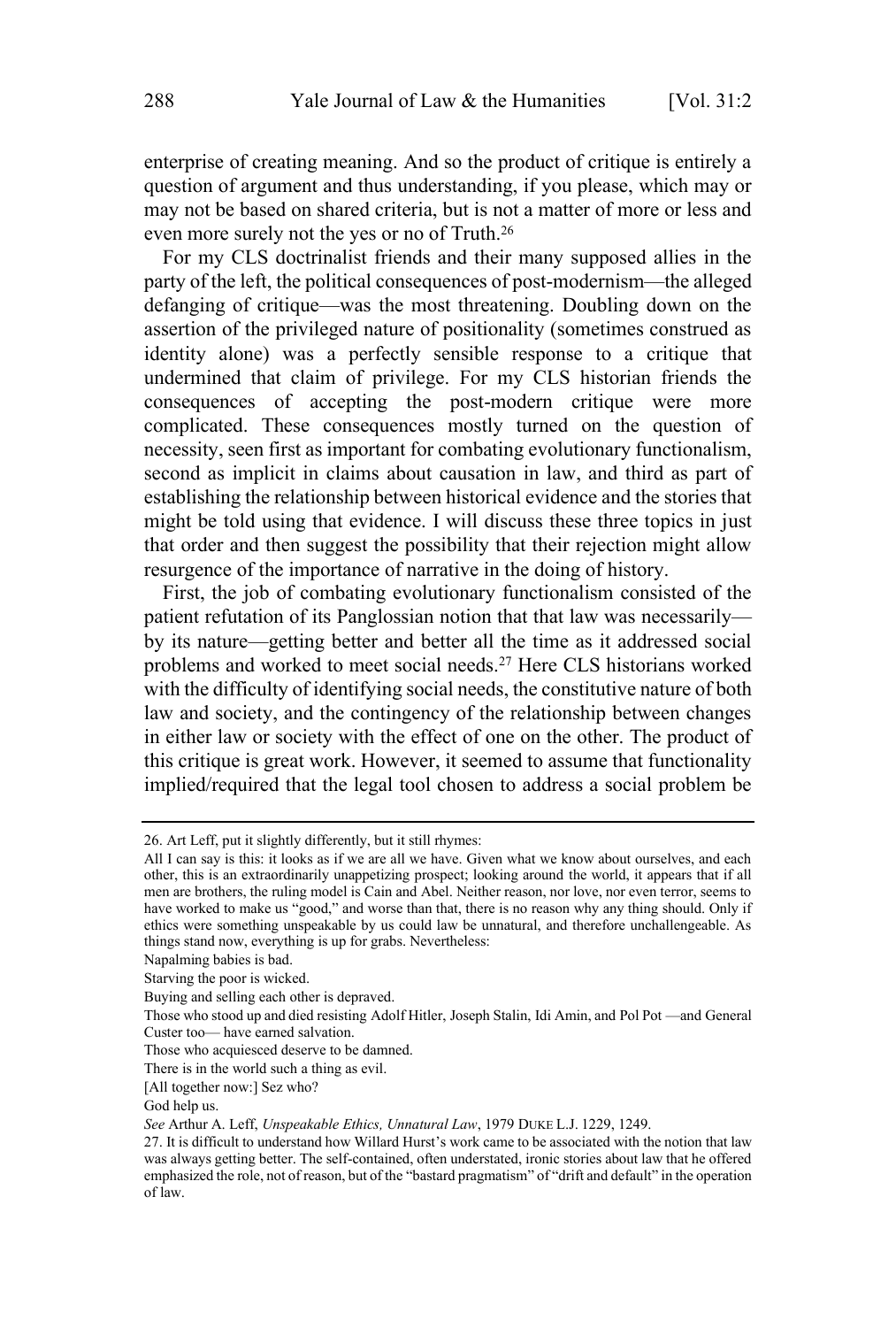not just vaguely appropriate for the task, but designed for it, and also that the legal tool be necessary and sufficient, in a causal sense, to have brought about the change attributed to it.

I regularly ragged on my CLS friends for the assumption that any functionalism required necessity in the design of reform.<sup>28</sup> So, I shall limit discussion to my usual example. As I have occasionally demonstrated to the horror of family members, a crescent wrench may not have been designed to pound in a nail, but it can be used to do so with varying results—some fairly good, others quite bad. The same is true of law. Law has many tools that might be used to make things happen, though often not very easily and often yielding other than the results hoped for. There is thus no particular reason to resist treating law as a functional response to perceived problems. It is just that the identification of those problems and the estimation of the likelihood that law will work as hoped for are both pretty tricky activities, ones that are regularly ignored in the evolutionary functionalist pursuit of reform.

Second, the CLS historians' critique of evolutionary functionalism's implicit claims about causation in law, based as it was on the proposition that a causal relationship implies/requires the specification of necessary and sufficient antecedents, seems to me either just strange or deliberately chosen for the impossibility of its satisfaction, given the limitations in the effectiveness of legal tools—now pretty well established through years of research by law and society scholars.<sup>29</sup> As I hope the relevant scholars are still my friends, I prefer to consider their critique strange, for I have never understood why a generation or two of critique seems to have denied to the writers of history a certain freedom of thought, and so practice, but instead left behind the great bugaboo that is "causation."

It is possible that necessary and sufficient is a leftover from the days of history as science,<sup>30</sup> but, if so, modern scientific practice seems far looser. Though physical and social science seem to be founded on this definition, the statistical methods that permeate most of these fields are all designed to ignore the specification of all necessary antecedents to an identified effect. Most science thus recognizes that causation is more probabilistic than linear. Strong relationships can be found that cover lots of cases, but nowhere near all. It seems odd that history should be held to a stricter

<sup>28.</sup> I never have been able to decide whether the early functionalists, the American Legal Realists whose work I know well, believed that functionalism had to be necessary. My guess is that they did not advert to the question.

<sup>29.</sup> Given the significant overlap between scholars making evolutionary functionalist claims about law and scholars involved in the Law and Society movement, one must recognize that part of the reason for this argument is a matter of academic positioning. CLS wanted to see itself as in some sense the anti-Law and Society movement.

<sup>30.</sup> And even then, taking Newtonian physics as the model was a dubious, though understandable, choice. "Cause" has just too many shades of meaning to sensibly lump them together, as is all too often done.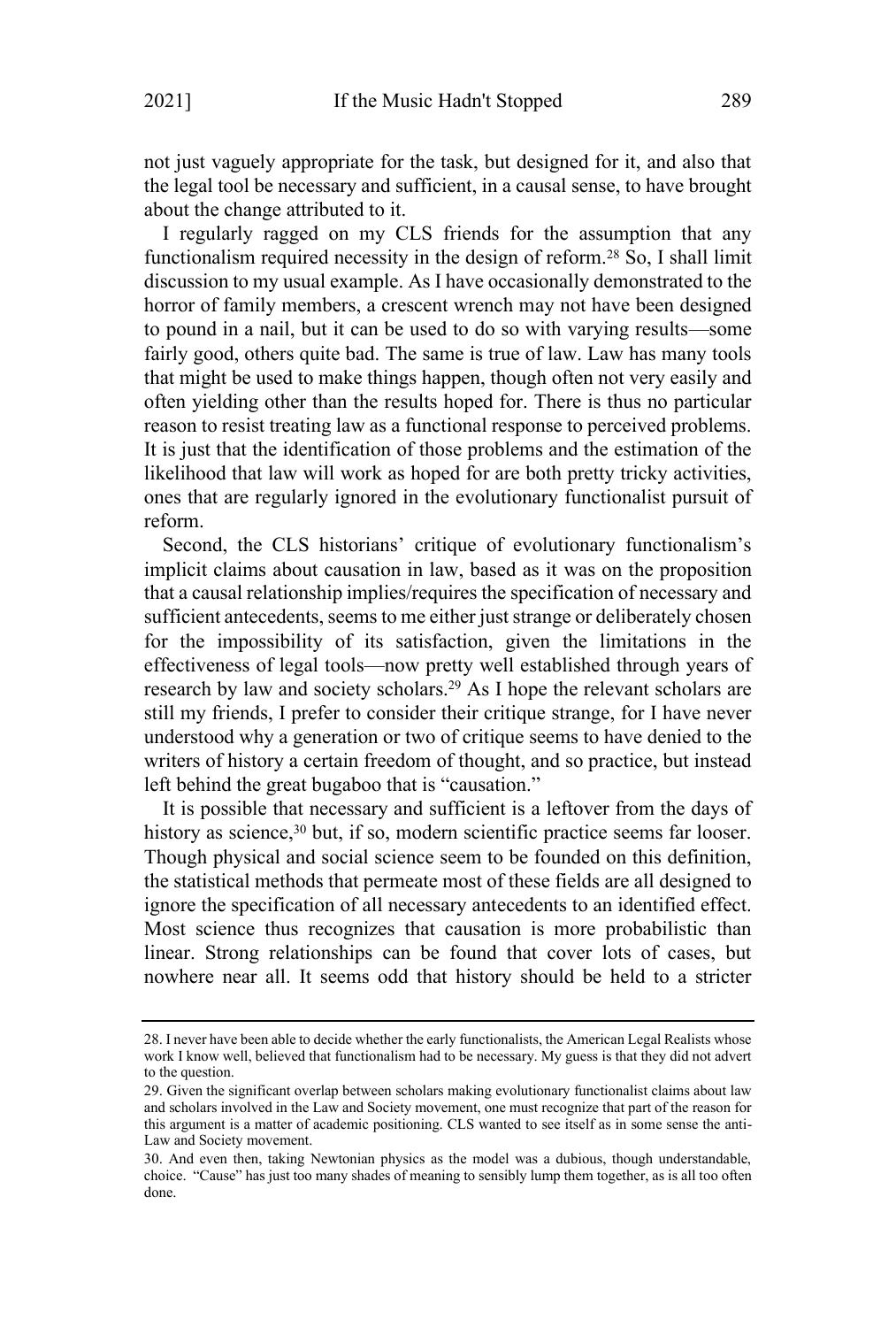measure of causation than the so-called hard, health, or social sciences.

If one treats legal history as a special case, it is important to recognize that the left in general, and CLS in particular, has regularly used causation as a cudgel when battling with standard evolutionary functionalist historical claims about law in society. Admittedly, that activity is both fun and important. Still, it is reasonably difficult to maintain that strong causal relationships are necessary for law to function. "Drift and default," to steal from Willard Hurst, surely have enough stickiness to keep the legal entity lurching along, and sloth and apathy might be helpful too.

Moreover, law has many understandings of causation. Whole books have been written about the various ways in which causation is understood in law.<sup>31</sup> By eliminating the necessary part of causation, the part that in more contemporary debates is called materialism, even a "New Materialism," all of a sudden all that need be asserted to make a causal claim isthat something is sufficient to have been causal to some degree. Such a change shifts the discussion of causation to the relative importance of various factors that impact on an event. This is a much more engaging topic. It opens up many possibilities for including something as contributing to an event.

Third, explanation of the CLS historians' concern (here "critique of" is too strong a phrase) that were causation a matter of more or less the relationship between the historical evidence and the stories that might be told using that evidence would somehow become problematical also requires attention to the old CLS days. When we in CLS talked about the possibility of telling other stories, we, like many other adherents to the party of the left, were following Lyotard and so mostly talking about telling the stories of the losers, the also rans, those who could not even start—the workers as well as the managers, the criminals as well as the cops, the unknown dead as well as the heroes. Some called these stories "counternarratives," ways of undermining the grand narrative that was evolutionary functionalism. Unfortunately, this move implicitly reinstated the old claim that the objective of historical practice was recovering Truth.

Though I have a certain passion for getting the historical details "right," I have never understood the historian's fascination with Truth seen as the specification of necessary and sufficient conditions. The possibility of recognizing Error in the writing of history is fairly easy to defend, but Truth is an entirely different matter. Though at times I have suspected that the fascination with Truth hides a wish to be taken seriously by scientists for the presumed rigor of history, more often it seems to me to be an attachment to the freshman logic course. But the notion of Truth in the logic course is sort of odd in the hands of a lawyer, and an increasing number of legal historians these days are in fact trained as lawyers. Lawyers ought to have

<sup>31.</sup> The classic cite is H.L.A. HART & A.M. HONRÉ, CAUSATION IN THE LAW (1959). LEON GREEN, RATIONALE OF PROXIMATE CAUSE (1927), is still worth reading.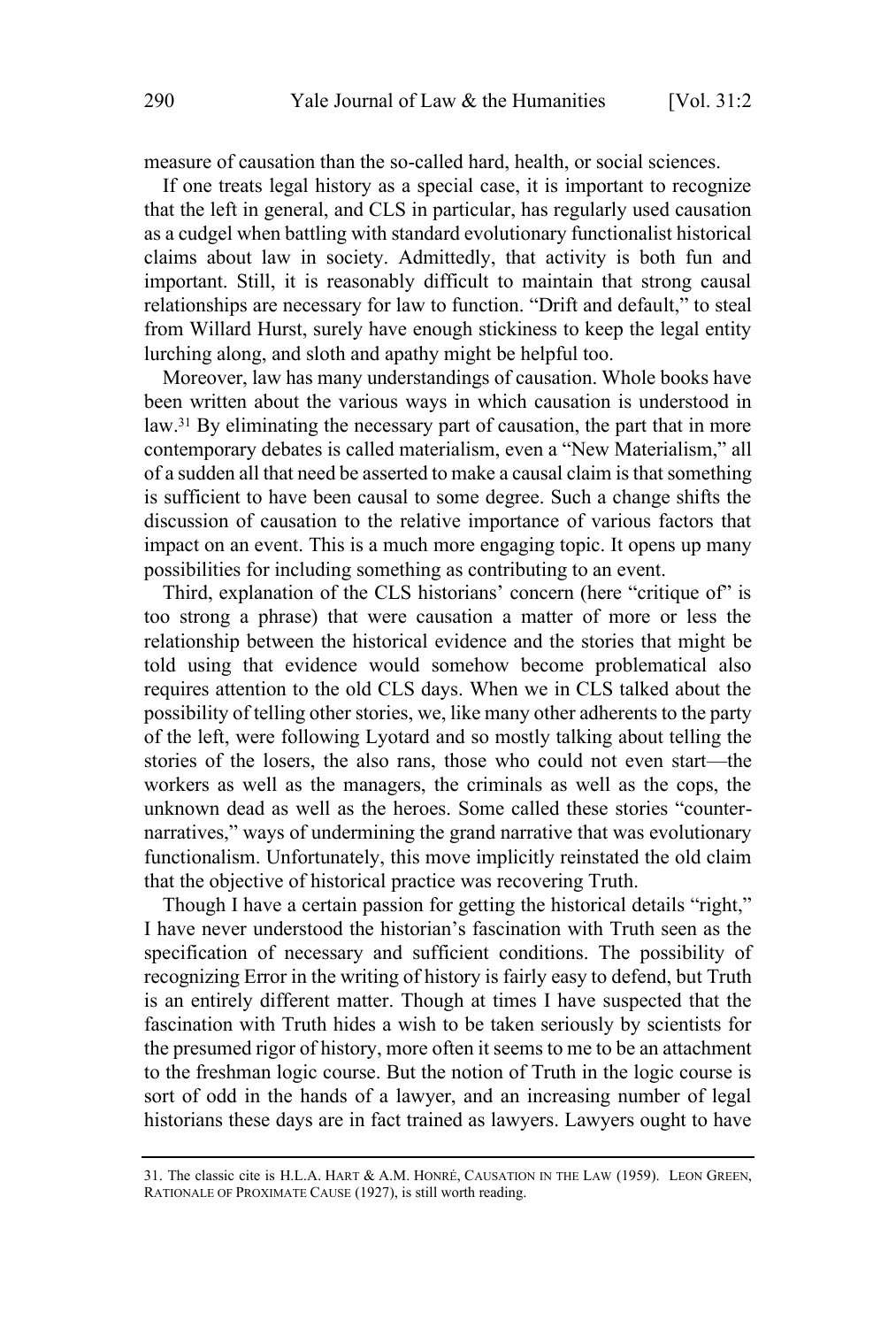understood some of the law of evidence, if only for a bar exam. The lawyer's notion of proof has a limited relationship to Truth. As expounded in the evidence course, proof requires that it be supported with evidence proffered as "relevant" to the proposition to be proven. It would be a clean mistake to confuse proof, even under the criminal law standard of beyond a reasonable doubt, as requiring the establishment of Truth.

"Relevance" is a rather capacious notion, at least in the hands of a good lawyer, and with the help of that concept possibilities quickly open up. Many historical stories might be told using the same body of evidence. Such capacious stories can be wonderfully insightful, though dubious if pushed too far. Take the standard Marxian one about the determinative force of the ownership of the means of production. As a generalization it seems doubtful, but it does a wonderful job of explaining the importance of cheap labor for the growth of mass production manufacturing. The other Marxian one about the inevitability of financial capitalism seems more plausible to the extent that it mimics the importance of finance in the European trading economy of the sixteenth, seventeenth and eighteenth centuries, though, of course, it has missed the importance of finance for the retirement planning of the upper-middle class. Fred Konefsky has a wonderful story that might suggest that manufacturing in New England owes more to the intermarriage among the children of manufacturers and financiers than it does to innovation.<sup>32</sup> Barry Cushman's story about the internal development of constitutional law in the Nineteenth and Twentieth Centuries<sup>33</sup> is just as interesting as Duncan Kennedy's quite different one. <sup>34</sup> Taken together they illuminate matters about the relationship between judicial decision-making and legal theory that would be quite hard to learn in any other way.

The possibility of writing, indeed shaping, different narratives is an opening that historians need. The graduate thesis advisor's structure literature review, my research, conclusion—inhibits the development of any narrative arc and so consigns academic history to academic presses whose narrow disciplinary norms are pretty much defined by the question of at which annual meeting a book can be showcased. A possible escape from that structure might make possible a broader readership for historians' work. Embracing narrative might give critical history a better chance to capture reader's minds.

Moreover, it seems to me that the point of the critique of evolutionary functionalism all those many years ago was not to write better, more defensible academic prose. It was offered in the hope that the production of a better understanding of the past of law would lead to action. The action

<sup>32.</sup> Alfred S. Konefsky, *Law and Culture in Antebellum Boston*, 40 STAN. L. REV. 1119 (1988).

<sup>33.</sup> BARRY CUSHMAN, RETHINKING THE NEW DEAL COURT: THE STRUCTURE OF A CONSTITUTIONAL REVOLUTION (1998).

<sup>34.</sup> DUNCAN KENNEDY, A CRITIQUE OF ADJUDICATION (FIN DE SIECLE) (1997).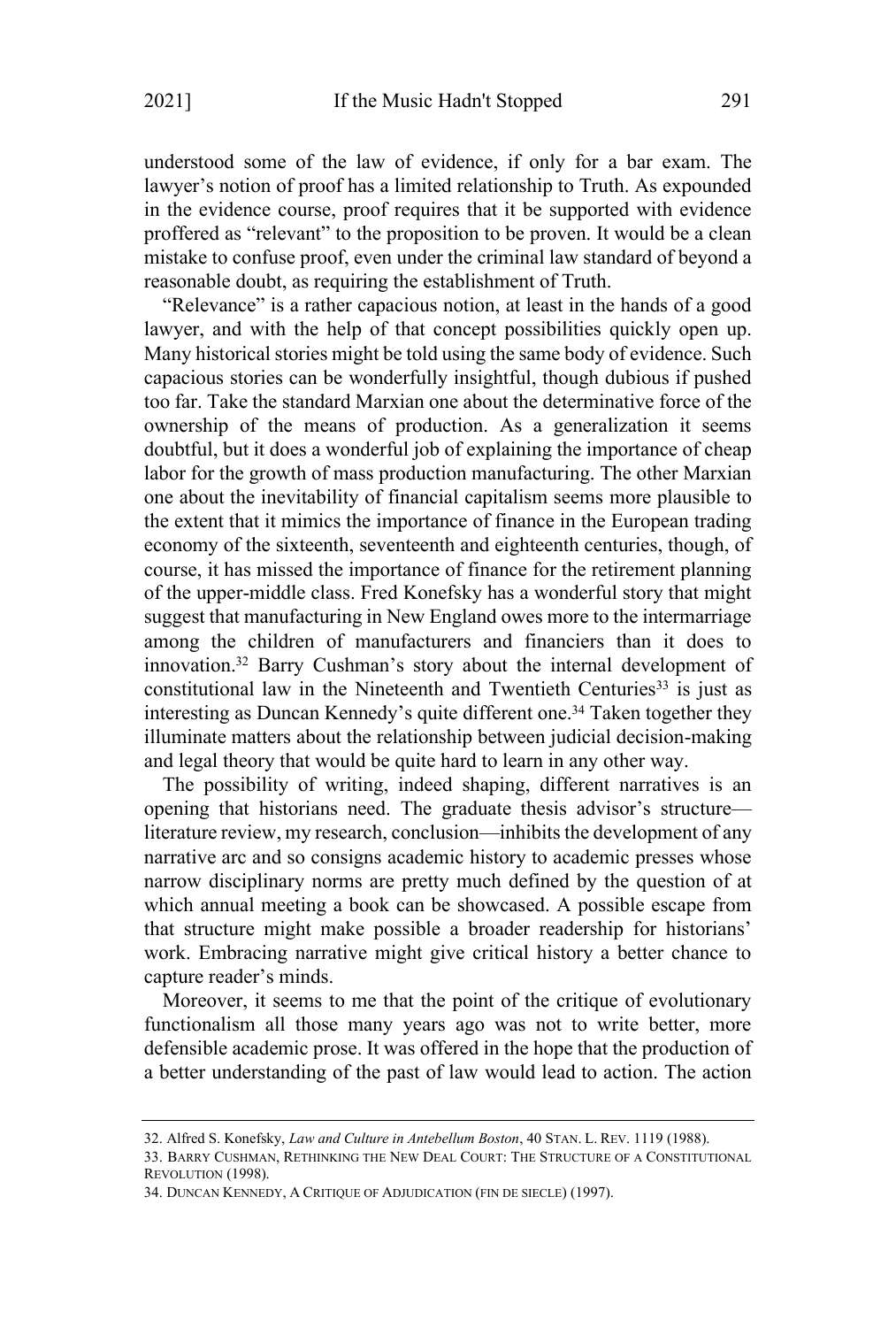envisioned was different for different people. I suspect that mine was a real outlier, for I hoped that deeply contextualized theory would provide students with a better understanding of how law works and so make them better, more effective, lawyers. But I hope that I then knew that my target audience, one that might be moved to action by better theory, was rather small and not likely enchanted by academic prose. More people are moved to action by stories, good stories well told.

By now, my readers, should I still have any, will be wondering why I have subjected them to an attempt to both recover and critique my particular "ole time religion" and so will be tempted to label my efforts as another bit of nostalgia for a past that any good historian could demonstrate was anything but a golden age of promise cut short before reaching its potential. I've already written one of those stories; one is clearly enough.<sup>35</sup> But, my point is different. It is to suggest, by the indirection that comes with the essay form I admit, that the long past ruction that is post-modernism might be relevant to a world where in the middle class mind, the mind that supports academia, history is taken to be mostly doorstop biographies of famous people and similar sized books rehashing wars of some note. Better narratives, ones admitting their positionality and so their partiality, ones claiming not to unveil a long suppressed Truth, but to offer a different understanding of an interesting, perhaps even relevant past, might showcase what academic historians can do and so might help displace the pall that hangs over such scholarship today.

Perhaps my objective is pointless. Some might say that teaching is pointless as well. I do not. However, honesty requires that I acknowledge that any shift to stories well told in a post-modern vein will be anything but costless. Academic historians may have reason to find unacceptable the potential costs associated with setting aside history's claim to be providing Truth and so to affirm the centrality of the long quest for "objectivity" that Peter Novick so patiently chronicled. It is to those costs that I now wish to turn, after briefly picking up a previous thread of my argument.

 $\mathcal{O}$ 

Writing better stories in the hope that readers may be moved to act after giving up worries about Truth, defined as a matter of necessary and sufficient causation, and instead recognizing that there is no lever or place to stand and so that positionality is impossible to avoid and thus always in need to be both explained and defended, might make academic working life easier. Consider the epithet that so bothered CLS when it was young. From a certain perspective "skeptic!" or "relativist!" or "ideology" and a whole bunch of other words are meaningless non-sequiturs, just as would be the

<sup>35.</sup> JOHN H. SCHLEGEL, AMERICAN LEGAL REALISM AND EMPIRICAL SOCIAL SCIENCE (1995).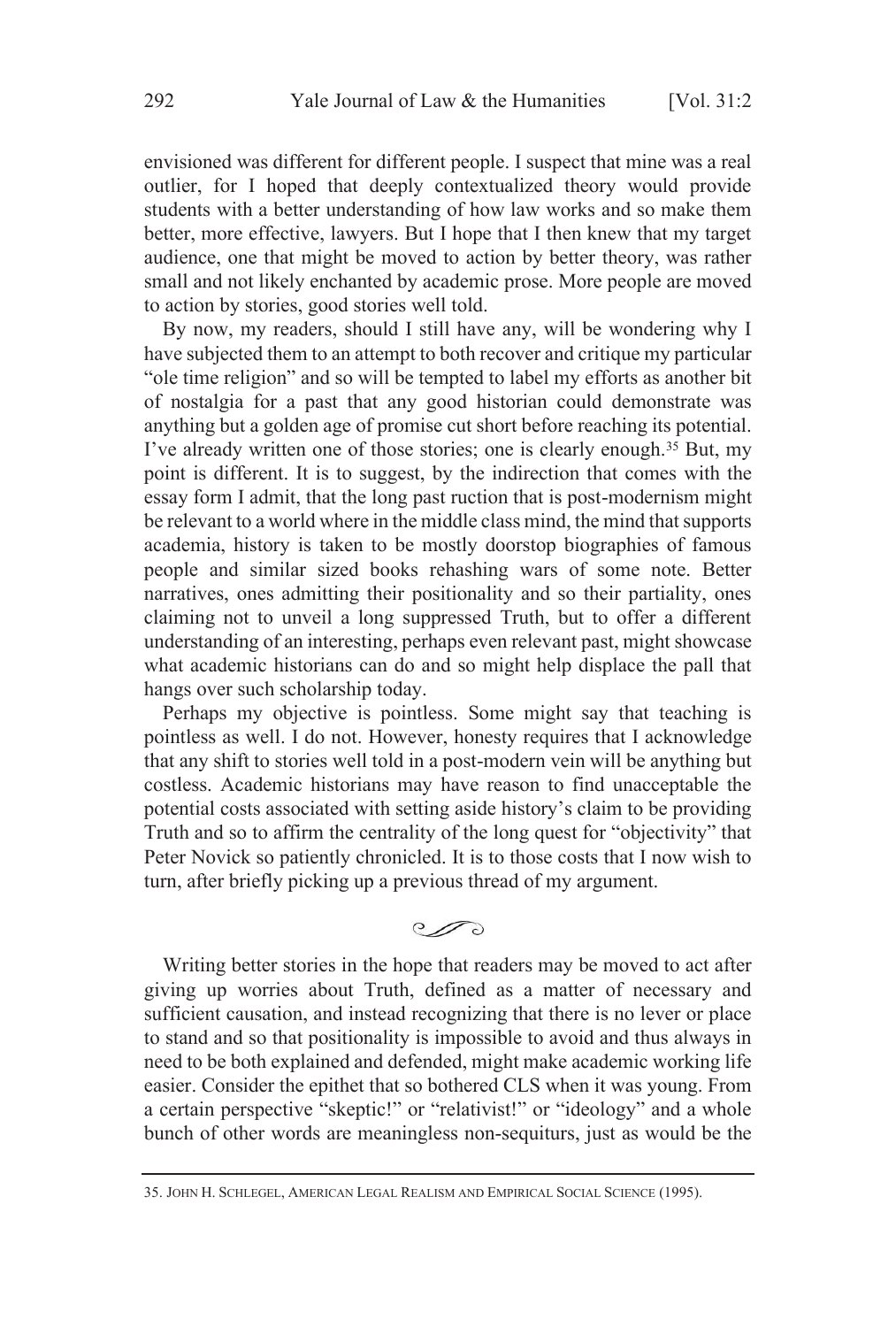criticism of a piece of historical scholarship for being "orange." Such epithets only have literal meaning when their users see their opponents as denying the possibility of Truth, knowledge, or even belief.<sup>36</sup> These epithets also might evidence an unwillingness of the speaker to confront the work for fear of what it seems to imply or even revulsion at the point made. But the most plausible response to such epithets, setting aside the possibility of some therapeutic intervention, would be to suggest that, if the speaker finds the scholarship unpersuasive with respect to the meaning ascribed to the materials used to understand the events in question, that person should argue for a different interpretation of the evidence. This is, of course, the precise situation that historians are in at present—however much they talk about historical theory and write history. <sup>37</sup>

At the same time, the understanding that there is no lever and no place to stand and that the partiality of positionality can neither be avoided nor be sufficient to establish Truth does make academic life more complicated. To write in the first person is scary. To use "I" is to appear naked. Few of us are as beautiful as Venus on her scallop shell or Michelangelo's *David*, and in our old age most of us look surprisingly like Larry Rivers's mother-inlaw, regardless of our sex. So, the gaze of others is anything but welcoming to our first-person selves. The many linguistic dodges that we use to distance ourselves from the ownership of our prose—the "one may says," the "it may be argueds," the "there is evidence thats," the "it seems to mes"—are so comfortable that they clarify just how scary "I" is. Thus, crafting a first-person narrative, even one couched in the voice of an omniscient narrator, will be hard, even though it is only in the first person that we can affirm our common but individual humanity. Only in the first person can one own one's work, challenging our detractors: "Do better if you can!"

And challenging detractors is not often in historians' blood. Most historians are passive in the face of external criticism. While we do have our own share of self-promoters, thankfully we have few gloaters. Far, far more historians are distinguished by their ability to identify things that could have been done better in an earlier piece after having published a later one than have sky-dived, spelunked, white-water rafted, downhill-mountain biked, or jaywalked after their fiftieth birthday. Our largest demonstration of even professional ego is our confidence that, with enough time, we can skillfully wrestle into order a particularly messy paragraph.

<sup>36.</sup> Again, though not in opposition to error or falsehood, conditions that can be fully within a concrete perspective.

<sup>37.</sup> A good example of a book that may not argue but at least asserts a different interpretation of the evidence is JOYCE APPLEBY, LYNN HUNT & MARGARET JACOBY, TELLING THE TRUTH ABOUT HISTORY (1994). It retells the story that Novick offers and it comes out in the same place as do Novick's intellectual historian critics, *see* sources cited *supra* note 6, but offers a more persuasive, because deeply social, understanding of how historians work with their material than the intellectual historians do.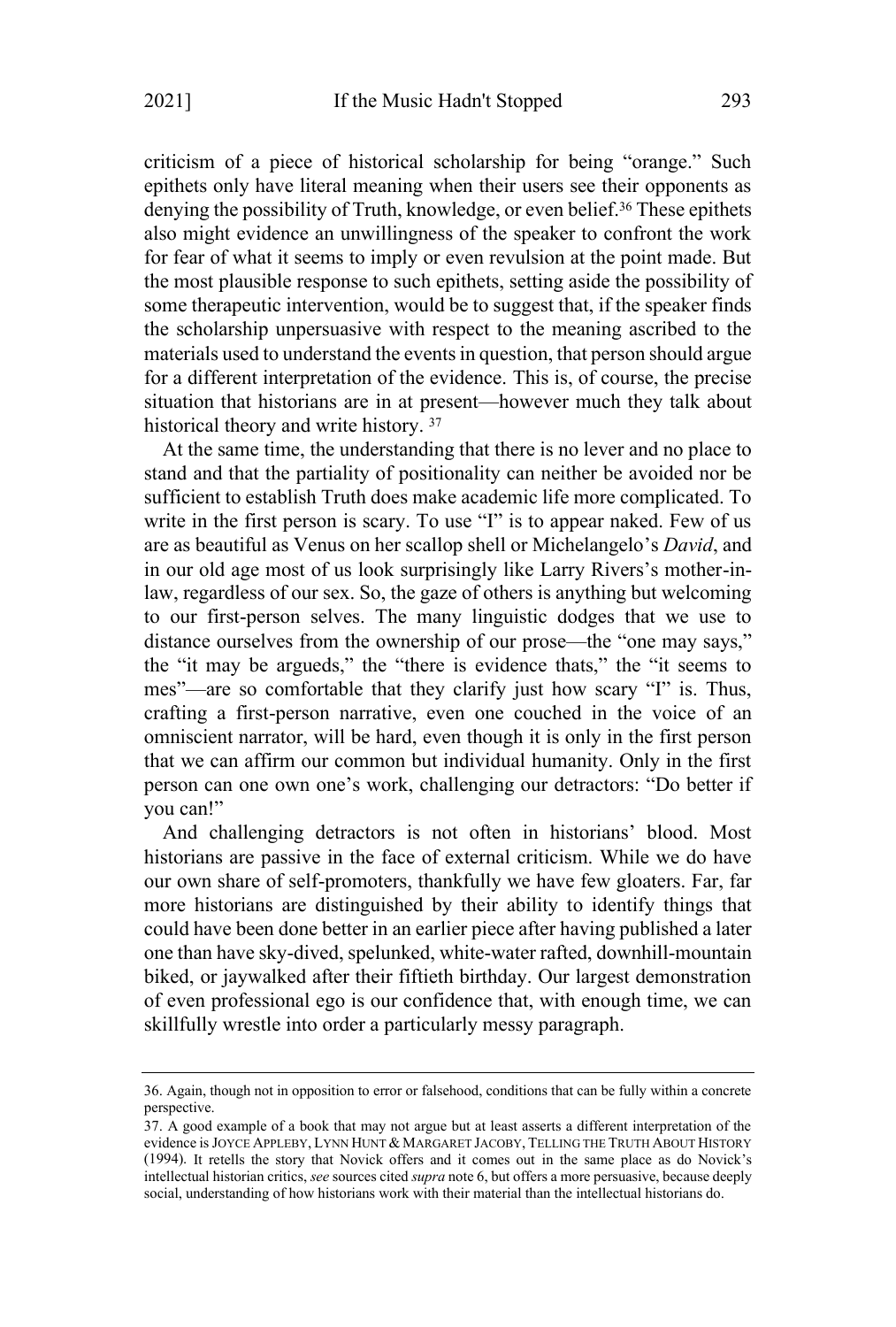Set aside the personal and move to the level of a scholar's discipline, department, or school. Here, the real difficulties with acting in a world where neither Truth nor knowledge, much less belief, are likely able to provide plausible representations of a past are quite threatening. Consider first a scholar's discipline. Since some time after World War II, the existence of separable disciplines, which once made knowledge possible, has become inimical to thought outside their ancient, narrow boundaries. Simultaneously, the tie of the department to an identifiable discipline, and thus to the tenure process, has only made these boundaries more smothering. However, for individual scholars, the lack of such a tie would be more than a little troubling. Most disciplines have some connection to the idea that scholarship is designed to identify Truth. Sometimes it is just a method or logic or math, and most often it ends with statistics, but to give up that tie is in some sense to give up that discipline and the department in which it is enshrined. It is to become a-disciplined, though not therefore undisciplined.

If one is a-disciplined, just exactly where does one go to the annual meeting? Might it be fraudulent to show up at the old place to see old friends? Might there be any journal that, learning of the author's inability to anchor a representation of a past to Truth, knowledge, or belief, would publish one's research? Would it be fraudulent not to tell them? What about one's department or school? Could one honestly accept a paycheck? Could one accept tenure, even if acceptable outside reviewers could be found and the department were willing to bamboozle the University? What about voting on appointments? On tenure? What might one say to colleagues or to visiting firemen who came to deliver papers at faculty seminars? Should one actually show up at the Dean's or Chair's annual fall party?

These are not idle, formal concerns. The presentation of self is a big part of being an academic. In the classroom, if not elsewhere, a teacher is implicitly making a representation that whatever material is transmitted to one's students is something worth acquiring, something worth paying for. If the knowledge to be transmitted is not what it purports to be, can it be honorable to transmit it anyway on the ground that most other people deny that there is such a problem? On the other hand, if one tells students that the stuff being taught elsewhere is not what it purports to be and the students believe it, might these students honestly claim that the university is engaged in a giant scam?

Questions such as these led Paul Carrington to suggest that scholars involved in Critical Legal Studies should resign their teaching positions.<sup>38</sup>

<sup>38.</sup> Paul D. Carrington, *Of Law and the River*, 34 J. LEGAL EDUC. 222 (1984). The aftermath of this piece is quite enlightening. *See, e.g.*, Peter W. Martin, ed., *"Of Law and the River," and of Nihilism and Academic Freedom*, 35 J. LEGAL EDUC. 1 (1985) (reprinting letters between Carrington and Robert W. Gordon and others).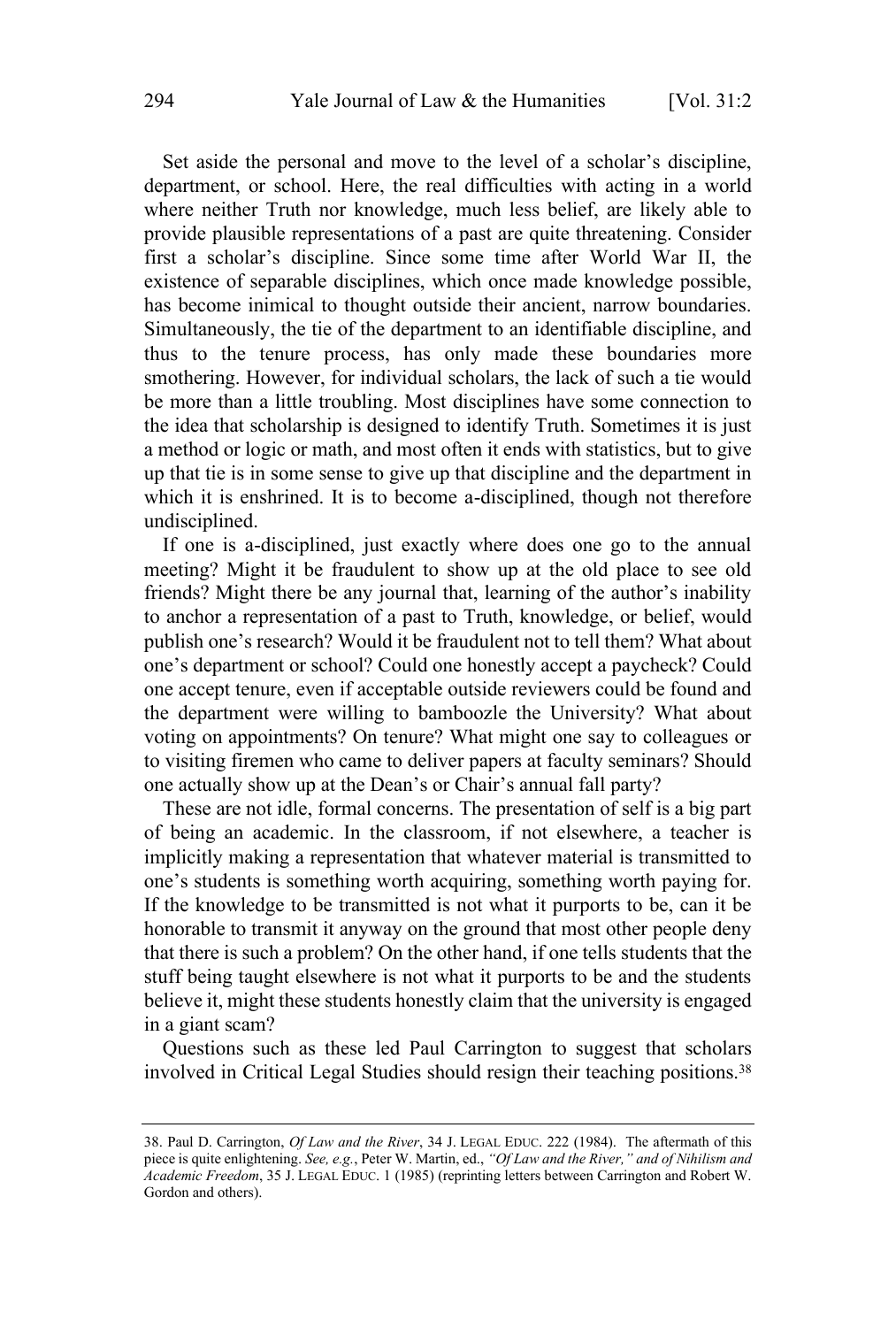That Paul was mistaken about CLS is quite irrelevant, for he had identified a real problem. For a scholar who understood that it is not possible to establish the Truth of scholarship, Carrington's proposition has more bite. And it is not obvious that one can avoid the problem by presenting only that material the teacher understands and ignoring the rest, as has been my wont for the past thirty years or more. In some sense, the "lawyer acolytes" that I am sending out might well have difficulty surviving in the world of practice were all the teachers like me. And it is not wholly charitable for me to rely on my colleagues to carry my students through into practice.

Next, set aside the disciplinary, department, and school problem for an individual scholar. Suppose that the faculty agreed that Truth was likely impossible to attain and so gave up the pretense that it was a plausible objective for scholarship. Where would the department or school fit in the greater university? After all, universities these days are largely dominated by the health sciences, the physical sciences, and engineering.

Thomas Kuhn's understanding of change in science has had an impact on the humanities and some social sciences but almost none on the University at large, the University of Science, Engineering and Health, dependent as it is on funding from the programs of the National Science Foundation and the various National Institutes. And even in most of the social sciences, efforts at refining statistical techniques seem to be the name of the game. In economics and finance departments at management schools, graduate students are limited in the thesis-planning process by the need to have a publicly available or relatively inexpensive dataset, which is just as well, as dealing with the human-subjects police is tedious and time consuming. Schools of social work and education are completely absorbed by "evidence based" research, as if personal observation could not possibly be taken for evidence. In such a world, loosening the relationship between research and Truth by any department or school risks being tossed into the arts and humanities, once the center of a proper undergraduate education but now the discard pile of the university. Who would want to be treated like Cinderella in a house full of well-fed stepsisters?

 $\mathcal{C}$ 

Whatever the case with the theoretical problems discussed above, given the personal and professional difficulties that might follow from getting the music playing again, I can, sort of anyway, understand why all of a sudden the music stopped. My story is but another example of the paradoxical relationship between professionalization and its accompanying narrowing of possible research topics, less by prescribing a methodological orthodoxy, as is often the case, than by making any but a single model of what it is to do scholarship difficult to avoid. That I or anyone else would have preferred a different result is, in the long run, likely to be unimportant. All I am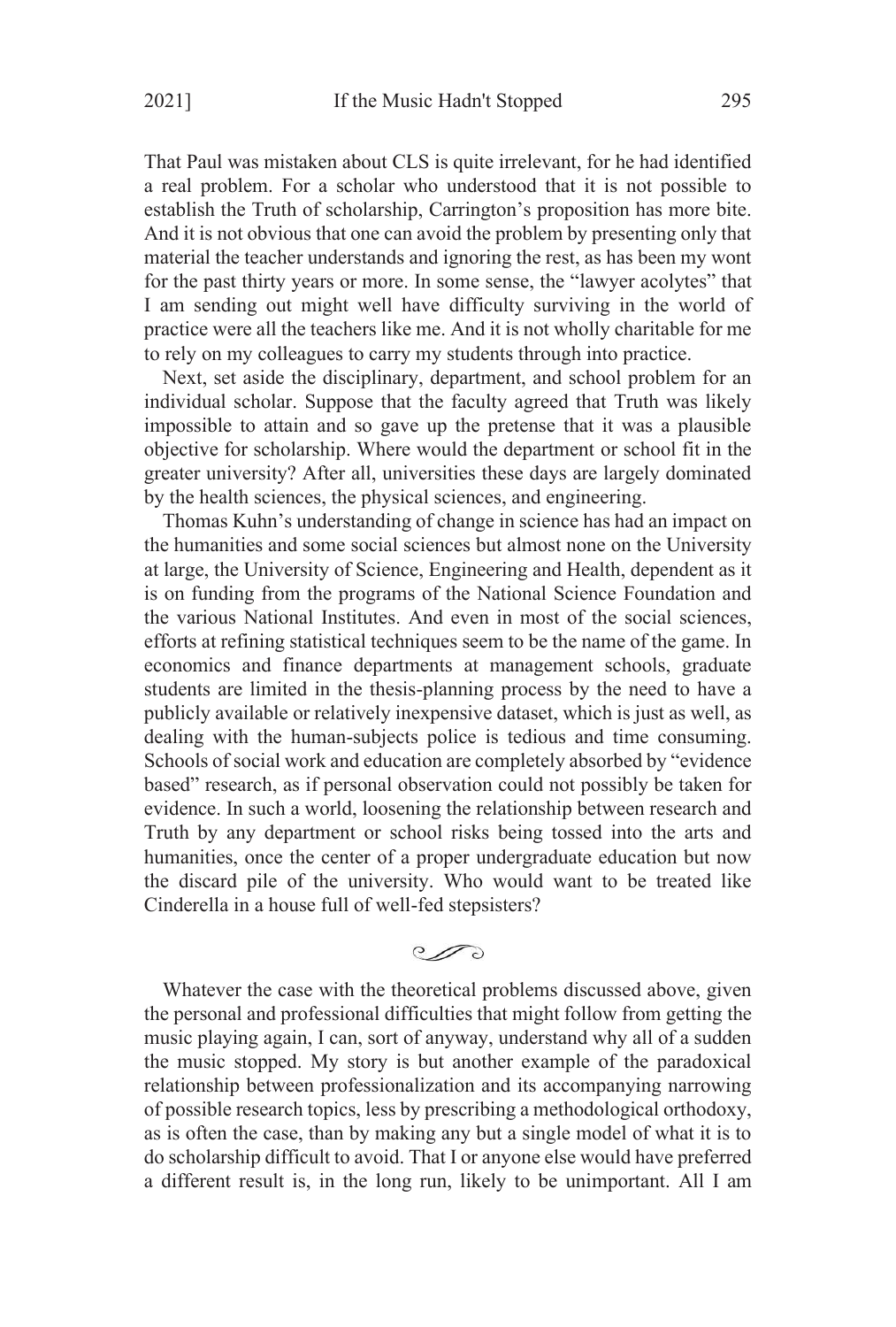suggesting is that perhaps it would be exhilarating once again to experience in history a necessarily different cacophony in our enterprise, but still one that, with a little help, Olivier Messiaen might have understood we hear as music, even if our plumage may be rather drab.

#### CODA

My good editor has asked that I tell my readers what I conclude from my long exploration of this subject. That is really something I cannot do. I accept the post-modern rejection of Truth and objectivity; it is one of the reasons that I write essays, not articles. Essays meander; they do not conclude. Essays are humble; answers are the last thing they might provide. Rather, essays are written in the hope that readers will find them helpful as they too try to think seriously about a given topic.

But what I can do is to suggest that my readers consider whether anything is lost when giving up on objectivity and Truth . . . other than pretense. Perhaps, they might consider whether the last piece they had written would have been written any differently without that pretense. And, perhaps, whether, as a result, the next piece might be written in a way that didn't scream to the reader "Academic historian at work" and so have a chance, though admittedly a small chance, to allow the product of an enormous amount of work to reach a broader audience, because a reader might understand it as a good story.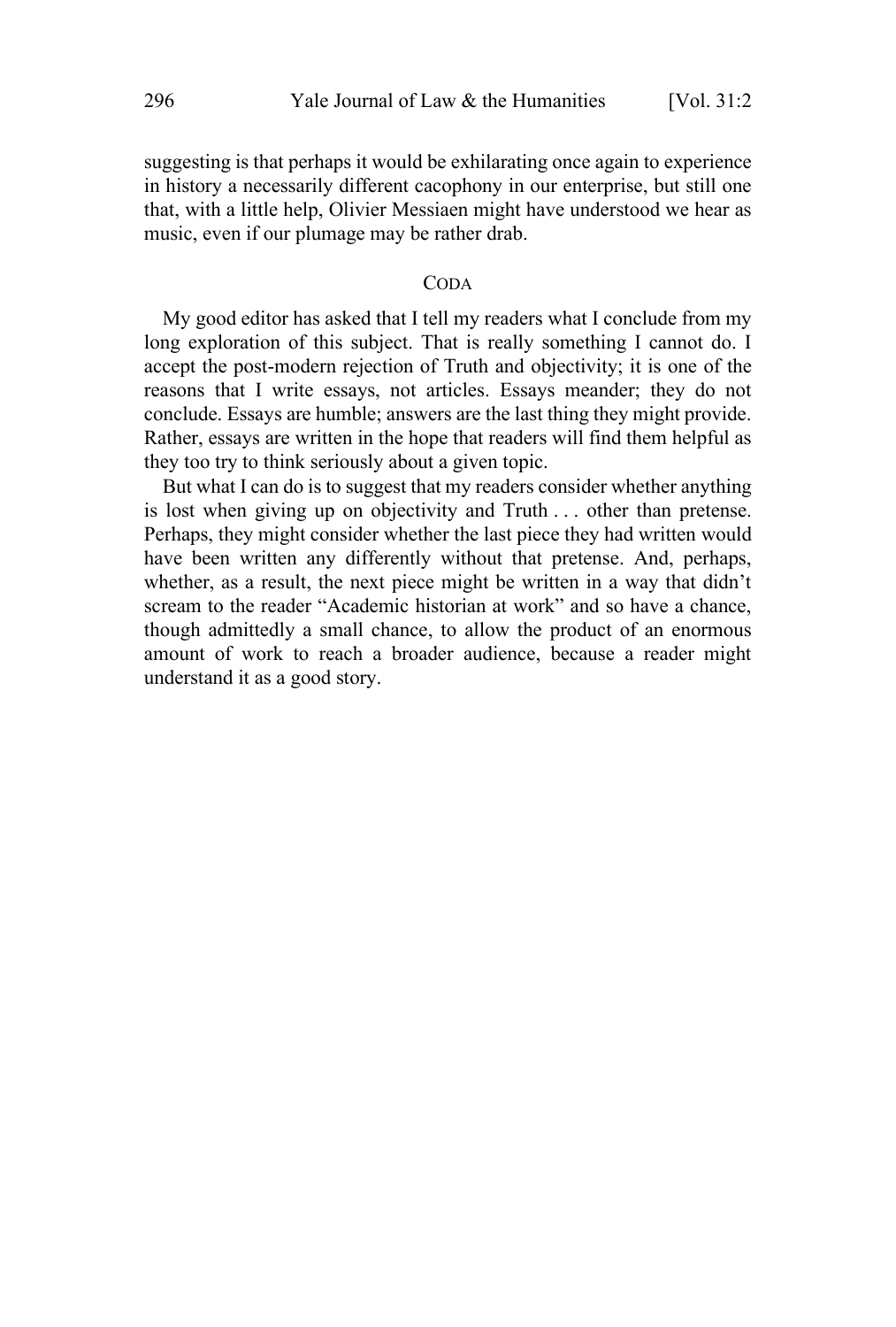#### APPENDIX

Ultimately, all of this may reduce to a problem of social or political vision. Why do Critical Legal Historians write history? If the anti-scientific group writes in order to understand the "structures of legal thought," what does its quest yield? Does it really matter that Blackstone's *Commentaries*, when stripped bare, reveal the contradictions of liberalism or the incoherence of rights theory when a precondition to inquiry requires no "background information on Blackstone" or his world to understand its distinctiveness or importance? Does it matter that the stages of doctrinal development are unfolded in a particular subject area—for instance, tortuous interference with contractual relations in the nineteenth century or changing conceptions of property law—when it is conceded from the start that "[w]hile some reference is made to societal changes—such as industrialization . . . th[is] Note leaves to future research the project of linking the transformation within the legal universe to developments in the society at large?"

Would we know more, and to what purpose, if we investigated the social conditions of Scottish colliers in the late eighteenth century, "some of whom wore collars bearing their owner's names," and were able to show how consideration doctrine and its ideology were inextricably related to the insistence that the bargain was every bit as important evidence as the fact that you wore your owner's name? Are those contradictions somehow more meaningful because they are more real than the image of a member of the British ruling class trying to tuck in all the untidy corners as he writes a legal treatise at a particular time? Might we know more if we listened to the voice of Nancy Gossett, an early nineteenth-century New England mill worker, insisting on her right to leave her work and therefore breach her contract in the face of legal doctrine that theoretically made it impossible for her to recover her wages? What tells more of the human condition—her voice of struggle, or that stage II, fifty years later, the doctrine changed?

Under these conditions of historical writing a new legal history runs the risk of looking like a new lawyer's history. For all its probing of consciousness, structures, conceptions, and ideology; its discussions of autonomy or relative autonomy; its dismissal of change as a meaningful historical category and of traditional Marxist thought as too deterministic; and its embrace of descriptive relationships and their ultimate indeterminacy, the new critical legal history, but for its political tilt, reminds one of Roscoe Pound and his methodology.

As one stage of legal thought inexorably and magically becomes another, and the raw material of the system of thought remains within the confines of judicial reporters and treatises, a central irony stands clear. Instead of demystifying, one of the general programs of critical legal thought, the critical legal theorists engage in a method of writing history that may very